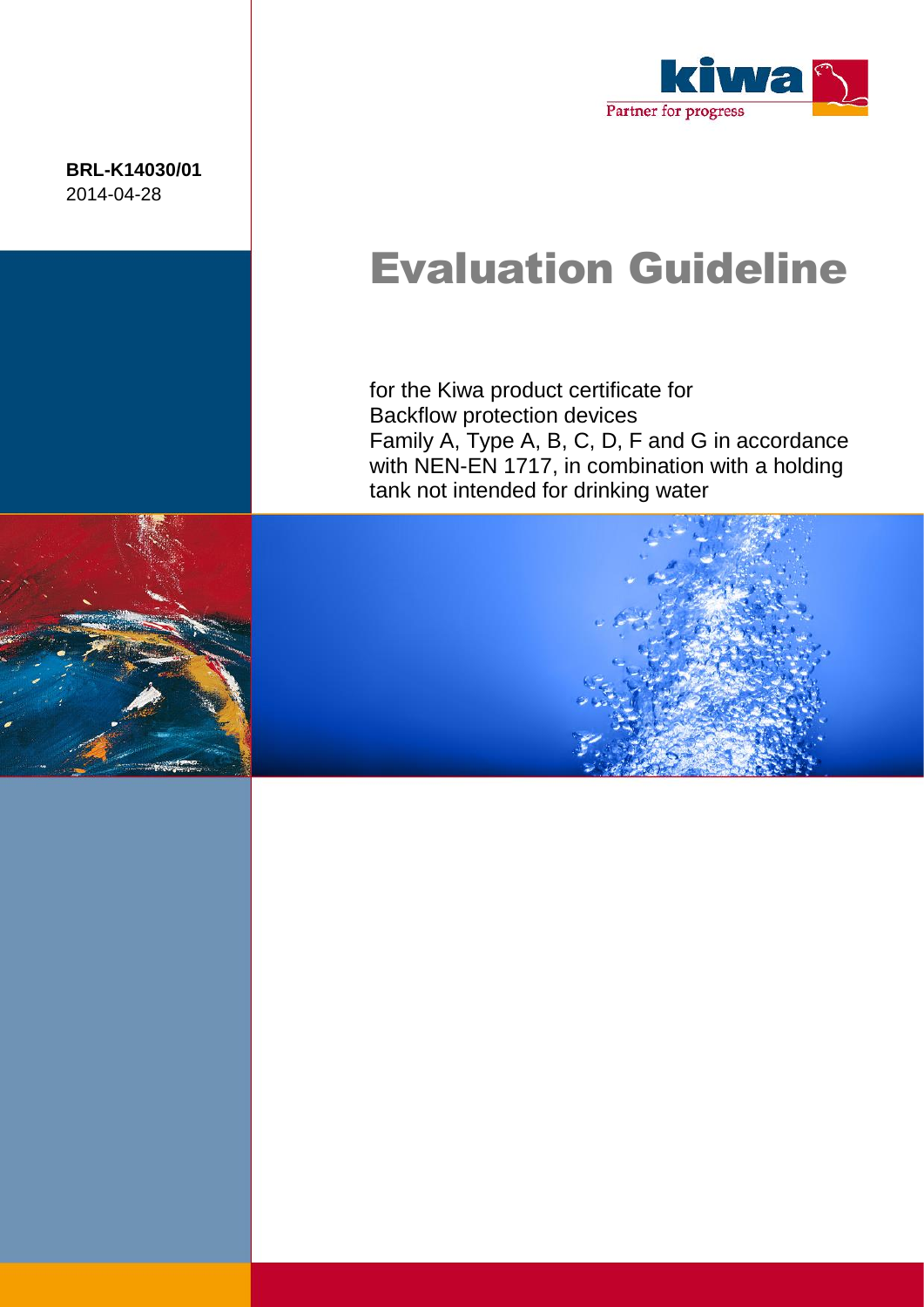### **Preface**

This evaluation guideline has been accepted by the Kiwa Board of Experts Watercycle (CWK), in which all relevant parties in the field of drinking water installations are represented. The Board of Experts also supervises the certification activities and where necessary requires the evaluation guideline to be revised. All references to Board of Experts in this evaluation guideline pertain to the above mentioned Board of Experts.

This evaluation guideline will be used by Kiwa in conjunction with the Kiwa Regulations for Product Certification.

This evaluation guideline is to be assessed by the Board of Experts at least every 5 years<sup>1</sup>.

Kiwa Nederland B.V. Sir Winston Churchilllaan 273 P.O. Box 70 2280 AB RIJSWIJK The Netherlands

Tel. +31 088 998 44 00 info@kiwa.nl www.kiwa.nl

© 2016 Kiwa N.V.

All rights reserved. No part of this book may be reproduced, stored in a database or retrieval system, or published, in any form or in any way, electronically, mechanically, by print, photo print, microfilm or any other means without prior written permission from the publisher. The use of this evaluation guideline by third parties, for any purpose whatsoever, is only allowed after a written agreement is made with Kiwa to this end.

#### **Validation**

This evaluation guideline has been validated by Kiwa on April 28, 2014

**Evaluation Guideline BRL-K14030** © Kiwa Nederland B.V. - 1 - 2014-04-28 <sup>1</sup> See date on title page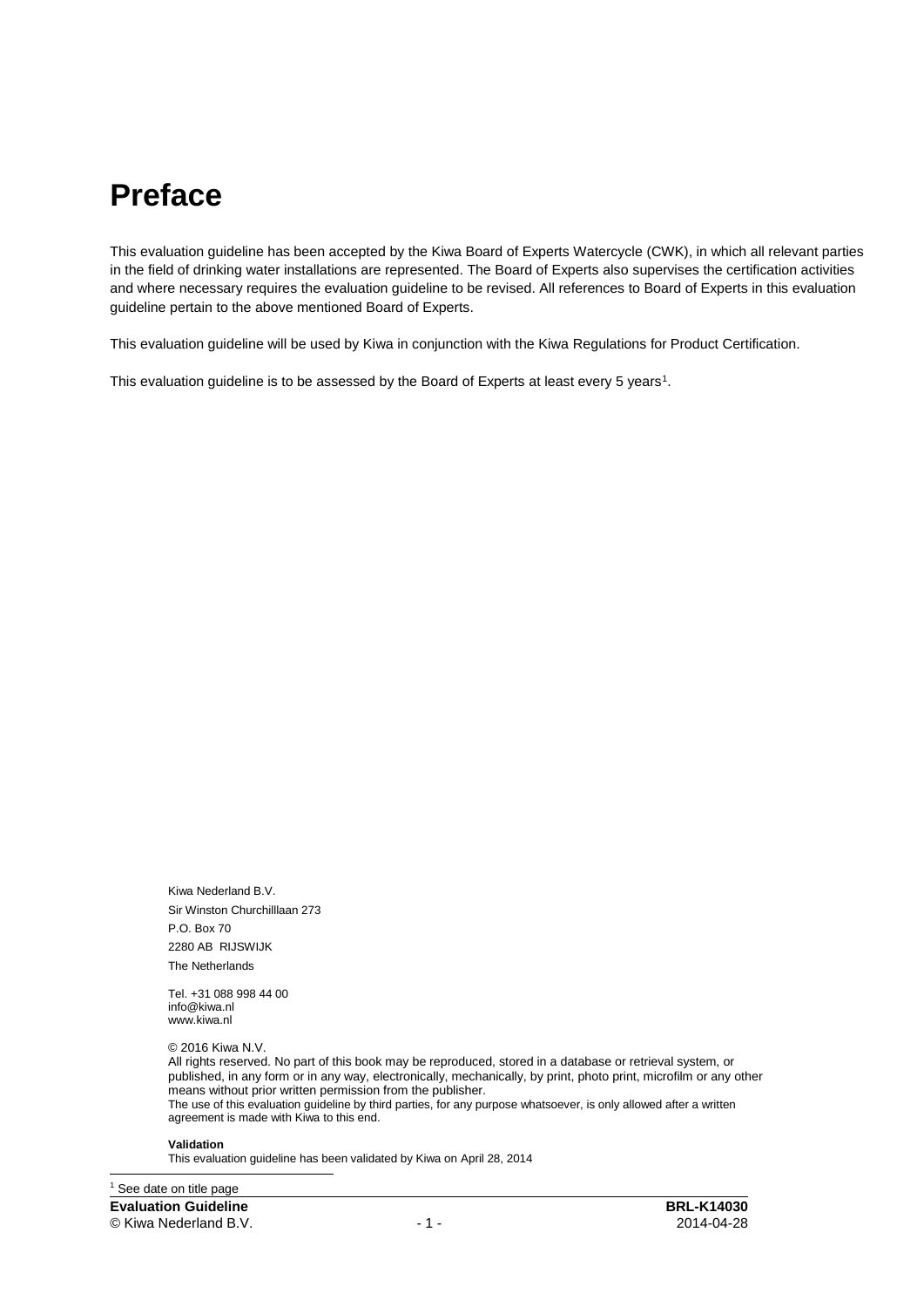### **Contents**

| 1           | <b>Introduction</b>                                           | 4                               |
|-------------|---------------------------------------------------------------|---------------------------------|
| 1.1         | General                                                       | 4                               |
| 1.2         | Field of application / scope                                  | 4                               |
| 1.3         | Acceptance of test reports provided by the supplier           | 4                               |
| 1.4         | Quality declaration                                           | 4                               |
| $\mathbf 2$ | <b>Terms and definitions</b>                                  | 5                               |
| 2.1         | Definitions                                                   | 5                               |
| 3           | Procedure for granting a product certificate                  | 6                               |
| 3.1         | Pre-certification tests                                       | 6                               |
| 3.2         | Granting the product certificate                              | 6                               |
| 4           | <b>Requirements</b>                                           | $\overline{7}$                  |
| 4.1         | Product requirements and testing methods                      | $\overline{7}$                  |
| 4.2         | Additional product requirements and testing methods           | $\overline{7}$                  |
| 5           | <b>Marking</b>                                                | 9                               |
| 5.1         | Compulsory marking                                            | 9                               |
| 5.2         | Certification mark                                            | 9                               |
| 6           | Requirements in respect of the quality system                 | 10                              |
| 6.1         | Manager of the quality system                                 | 10                              |
| 6.2         | Internal quality control/quality plan                         | 10                              |
| 6.3         | Control of test and measuring equipment                       | 10                              |
| 6.4         | Procedures and working instructions                           | 10                              |
| 7           | <b>Summary of tests and inspections</b>                       | 11                              |
| 7.1         | Test matrix                                                   | 11                              |
| 7.2         | Inspection of the quality system of the supplier              | 15                              |
| 8           | Agreements on the implementation of certification             | 16                              |
| 8.1         | General                                                       | 16                              |
| 8.2         | Certification staff                                           | 16                              |
| 8.3         | Report pre-certification tests                                | 17                              |
| 8.4         | Decision for granting the certificate                         | 17                              |
| 8.5         | Layout of quality declaration                                 | 18                              |
| 8.6         | Nature and frequency of third party audits                    | 18                              |
| 8.7         | Report to the Board of Experts                                | 18                              |
|             | <b>Evaluation Guideline</b><br>© Kiwa Nederland B.V.<br>$-2-$ | <b>BRL-K14030</b><br>2014-04-28 |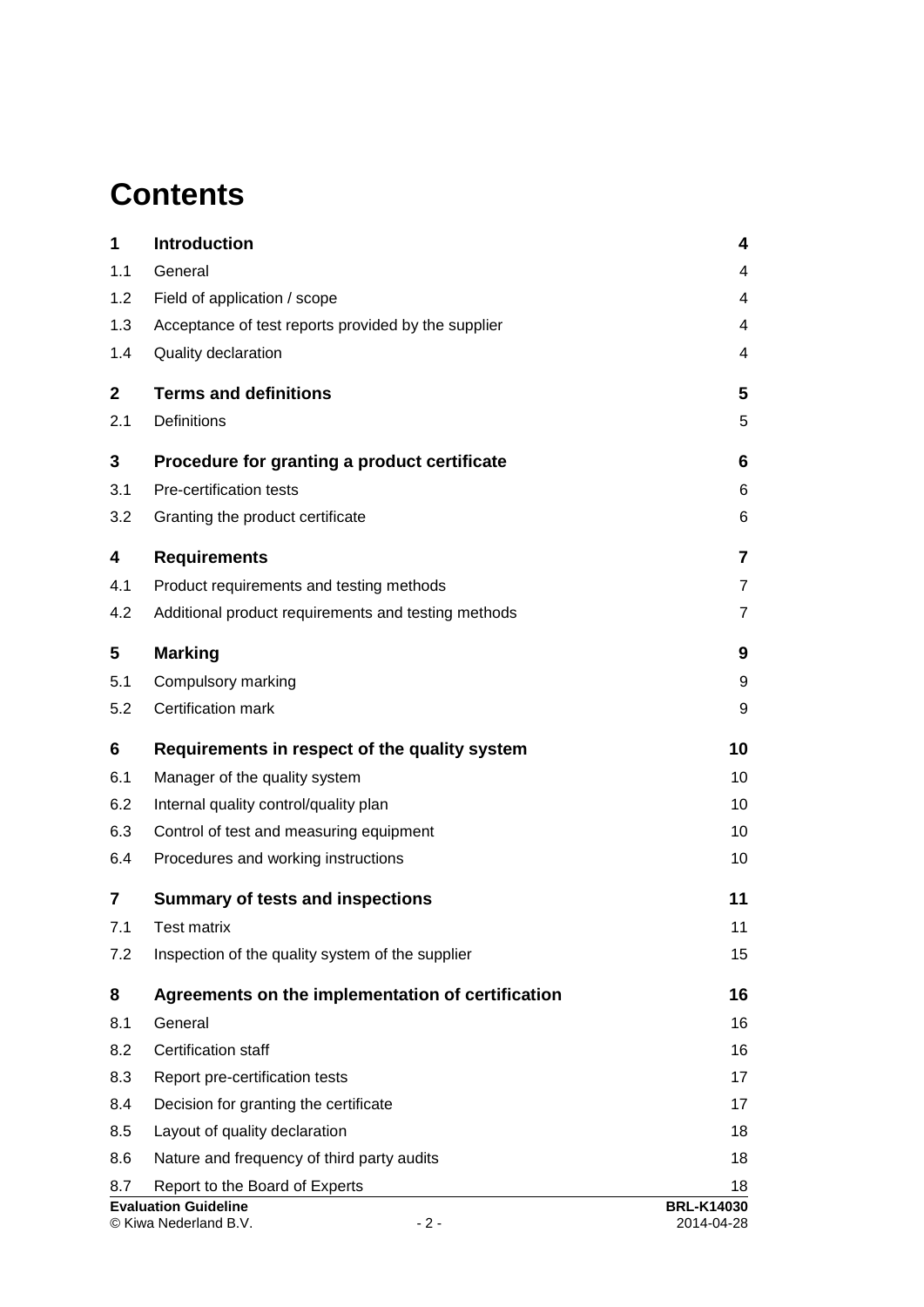| 8.8          | Non conformities                           | 18 |
|--------------|--------------------------------------------|----|
| 8.9          | Interpretation of requirements             | 18 |
| 8.10         | Specific rules set by the Board of Experts | 19 |
| 9            | <b>Titles of standards</b>                 | 20 |
| 9.1          | Public law rules                           | 20 |
| 9.2          | Standards / normative documents            | 20 |
| I.           | Model certificate (informative)            | 21 |
| $\mathbf{H}$ | <b>Model IQC-scheme (informative)</b>      | 22 |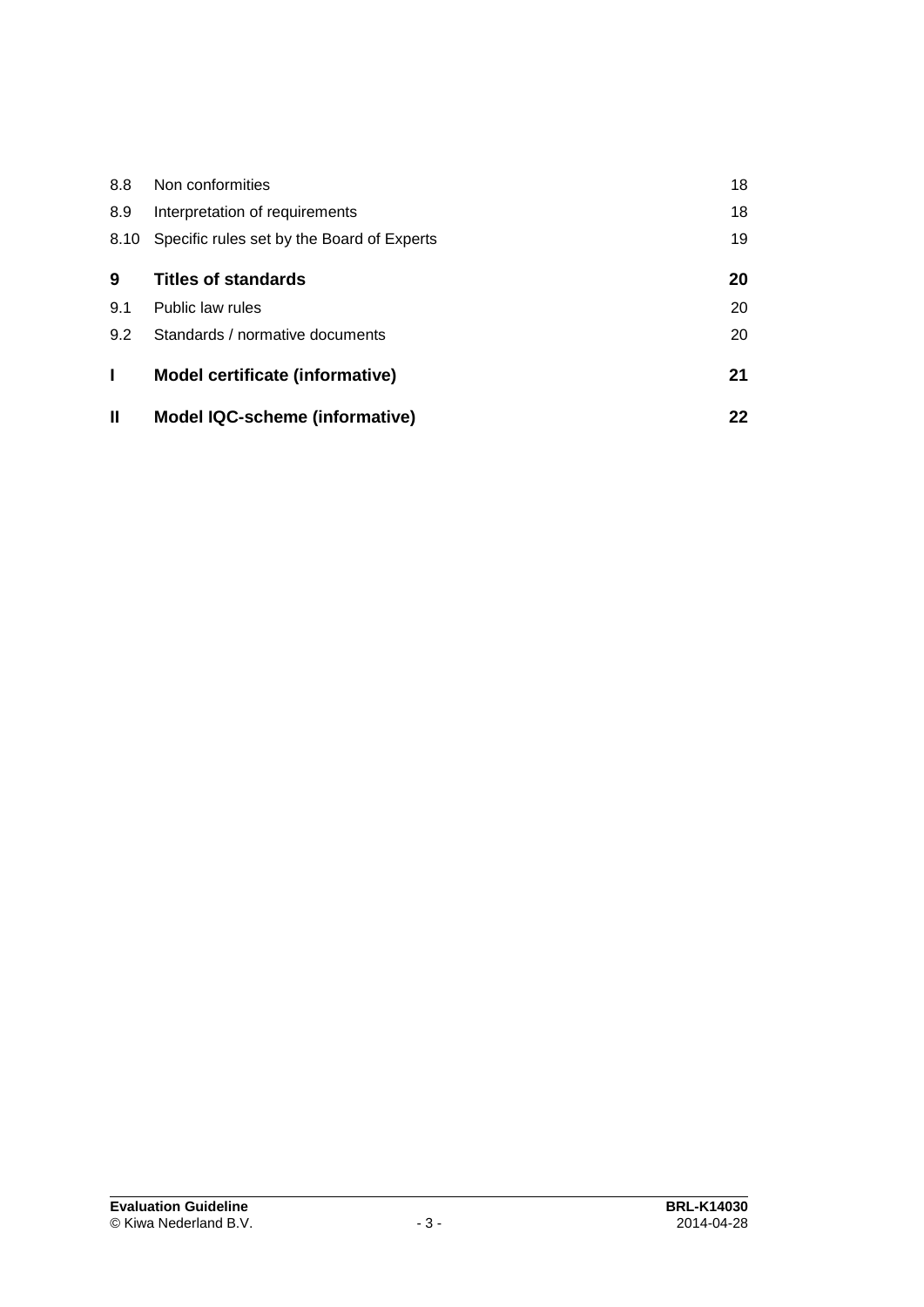### **1 Introduction**

#### **1.1 General**

This evaluation guideline includes all relevant requirements which are adhered to by Kiwa as the basis for the issue and maintenance of a product certificate for atmospheric backflow protection devices of Family A, Type A, B, C, D, F and G in accordance with NEN-EN 1717, in combination with a downstream holding tank that is not intended for drinking water.

For the performance of its certification work, Kiwa is bound to the requirements as included in NEN-EN 45011 "Conformity assessment - Requirements for bodies certifying products, processes and services".

#### **1.2 Field of application / scope**

This evaluation guideline is applicable to mass-produced backflow protection devices belonging to Family A, in various types as included in NEN-EN 1717 and fitted with a downstream holding tank that is not intended for drinking water.

The products are intended as a provision to prevent pollution of drinking water installations due to backflow. The products are intended for direct connection to drinking and/or hot water installations with a maximum working pressure of 1 MPa (10 bar) and a maximum temperature of 70°C.

#### **1.3 Acceptance of test reports provided by the supplier**

If the supplier provides reports from test institutions or laboratories to prove that the products meet the requirements of this evaluation guideline, the supplier shall prove that these reports have been drawn up by an institution that complies with the applicable accreditation standards, namely:

- NEN-EN-ISO/IEC 17020 for inspection bodies:
- NEN-EN-ISO/IEC 17025 for laboratories;
- NEN-EN 45011 for certification bodies certifying products.

#### **Remark:**

This requirement is considered to be fulfilled when a certificate of accreditation can be shown, issued either by the Board of Accreditation (RvA) or by one of the institutions with which an agreement of mutual acceptance has been concluded by the RvA. The accreditation shall refer to the examinations as required in this evaluation guideline. When no certificate of accreditation can be shown, Kiwa shall verify whether the accreditation standard is fulfilled.

#### **1.4 Quality declaration**

The quality declaration to be issued by Kiwa is described as a Kiwa product certificate. A model of the certificate to be issued on the basis of this evaluation guideline has been included for information as Annex.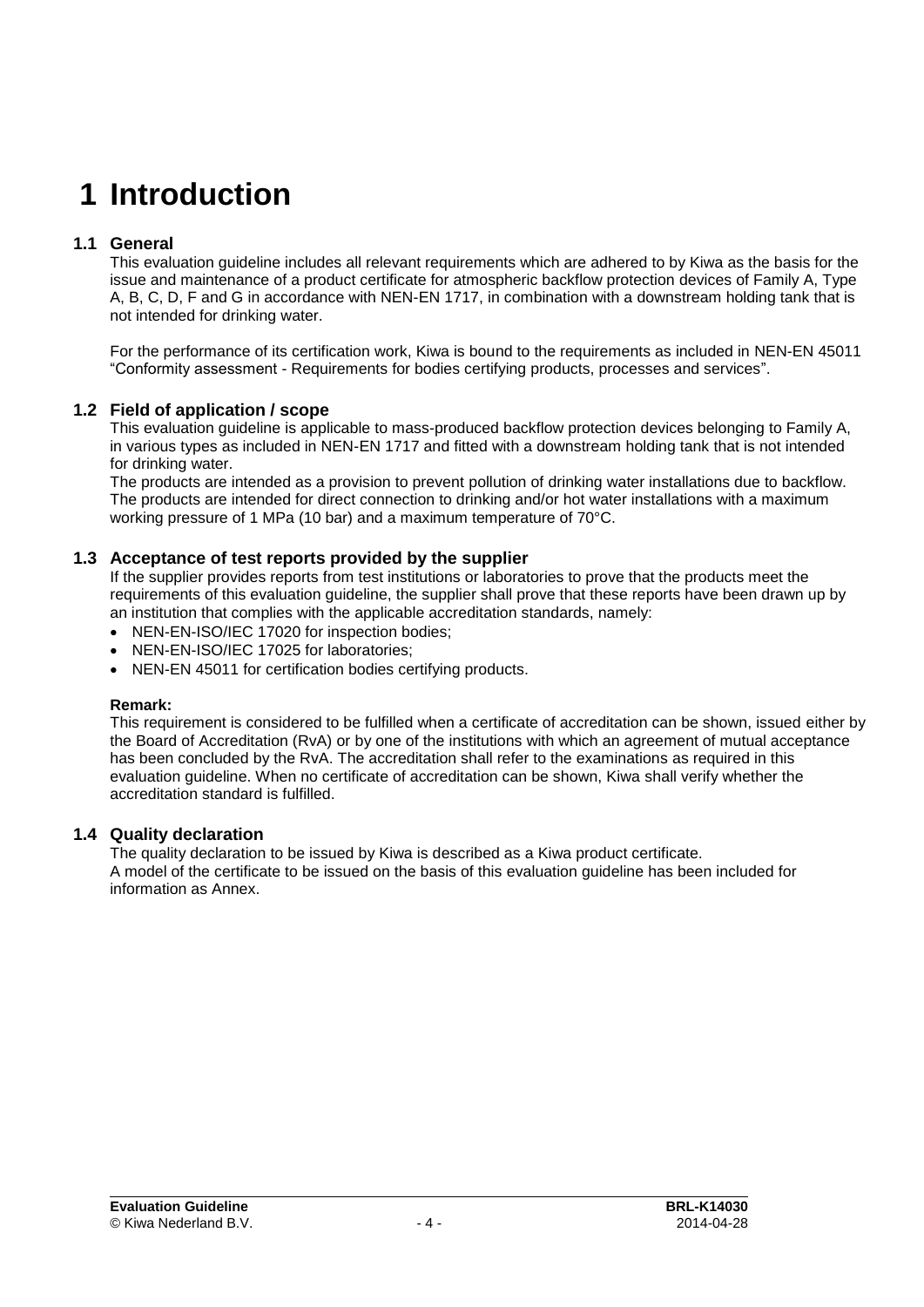## **2 Terms and definitions**

#### **2.1 Definitions**

In this evaluation guideline, the following terms and definitions apply:

- **Backflow protection:** a provision to prevent back flow and/or back siphonage of contaminants from downstream to upstream . Backflow protection includes, in addition to a safety appliance, the necessary peripherals for the efficient operation and control (e.g. stop valve, strainer, check valve).
- **Board of Experts**: the Board of Experts "Water Cycle" (CWK).
- **Evaluation Guideline (BRL)**: the agreements made within the Board of Experts on the subject of certification.
- **Inspection tests**: tests carried out after the certificate has been granted in order to ascertain whether the certified products continue to meet the requirements recorded in the evaluation guideline.

#### **Remark**

The test matrix summarises which examinations will be carried out by Kiwa during the Precertification and Inspection tests and how frequently the inspections are carried out.

- **IQC scheme (IQCS):** a description of the quality inspections carried out by the supplier as part of his quality system.
- **Pre-certification tests**: tests in order to ascertain that all the requirements recorded in the evaluation guideline are met.
- **Product certificate**: a document in which Kiwa declares that a product may, on delivery, be deemed to comply with the product specification recorded in the product certificate.
- **Product requirements**: requirements made specific by means of measures or figures, focussing on (identifiable) characteristics of products and containing a limiting value to be achieved, which can be calculated or measured in an unequivocal manner.
- **Supplier**: the party that is responsible for ensuring that the products meet and continue to meet the requirements on which the certification is based.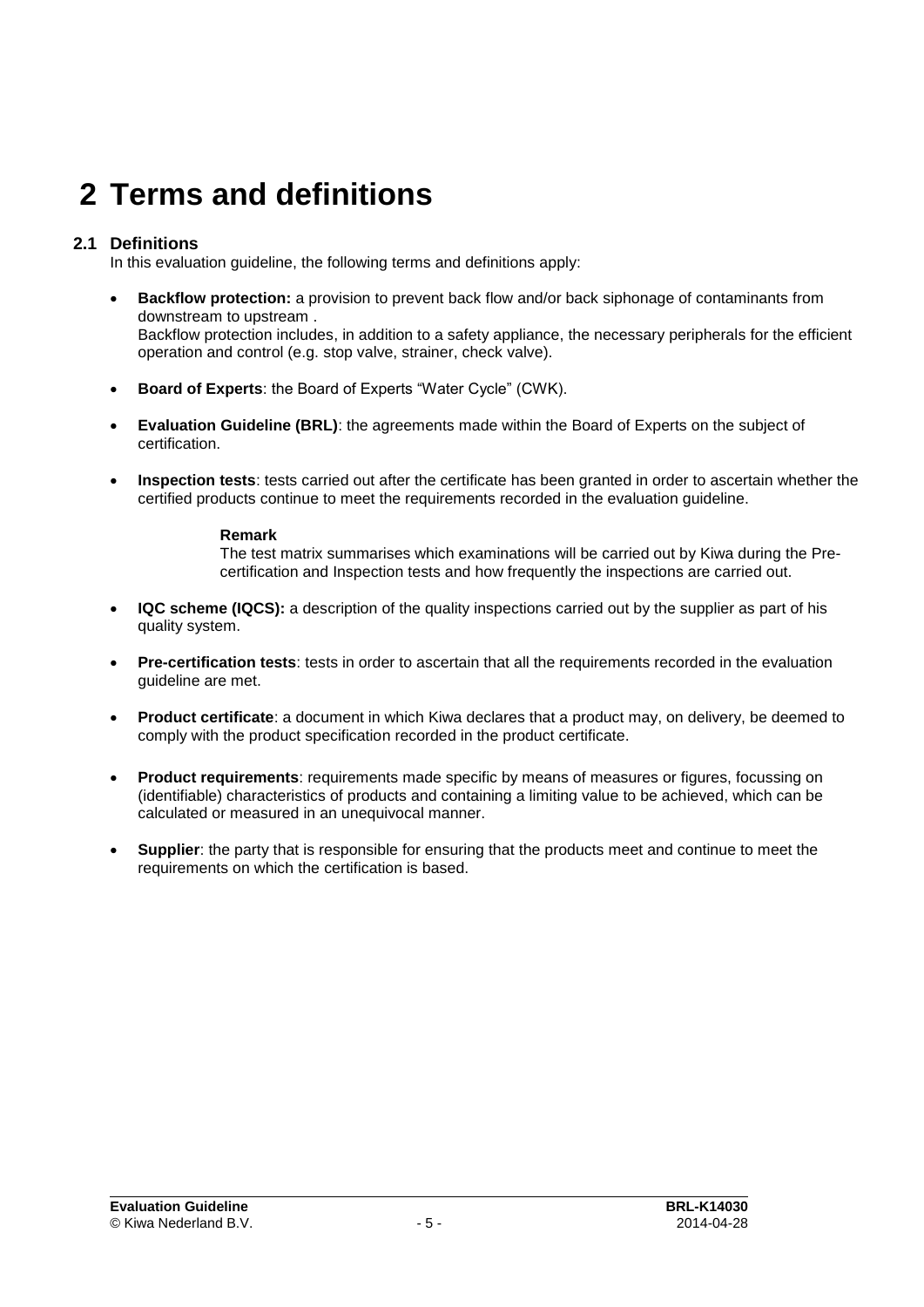### **3 Procedure for granting a product certificate**

#### **3.1 Pre-certification tests**

The pre-certification tests to be performed are based on the (product) requirements as contained in this evaluation guideline, including the test methods, and comprises the following:

- type testing to determine whether the products comply with the product and/or functional requirements;
- production process assessment;
- assessment of the quality system and the IQC-scheme;
- assessment on the presence and functioning of the remaining procedures.

#### **3.2 Granting the product certificate**

After finishing the pre-certification tests, the results are presented to the Decision maker (see [8.2\)](#page-16-0) deciding on granting the certificate. This person evaluates the results and decides whether the certificate can be granted or if additional data and/or tests are necessary.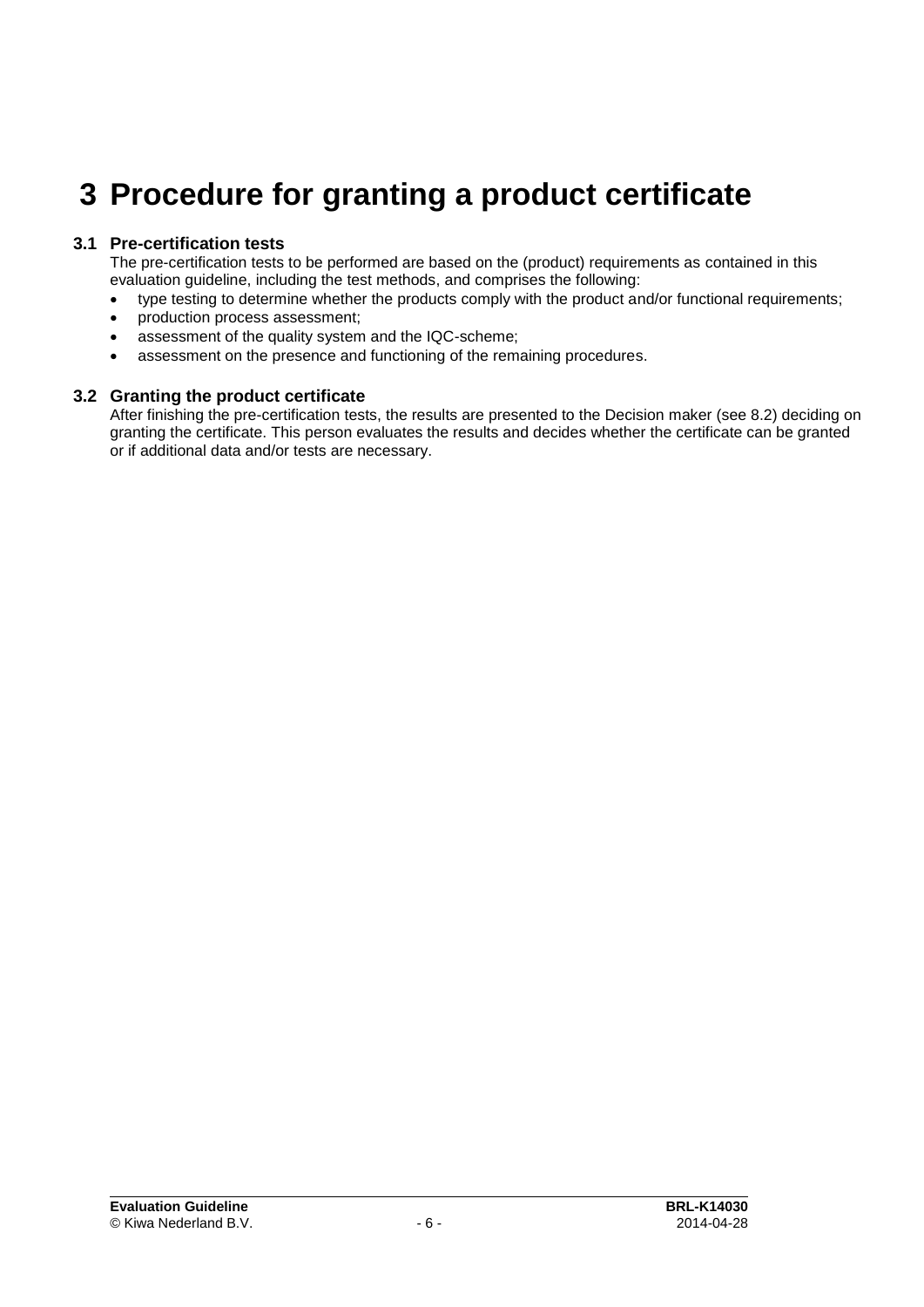### **4 Requirements**

This chapter contains the requirements that the backflow protection devices belonging to Family A, Types A, B, C, D, F and G, in accordance with NEN-EN 1717 and fitted with a downstream holding tank that is not intended for drinking water, have to fulfil.

These requirements will be part of the technical specification of the product, which is included in the product certificate.

#### **4.1 Product requirements and testing methods**

The requirements on atmospheric backflow protection devices and the corresponding testing methods are laid down in the current version of the following product standards:

| <b>Number</b>       | Title                                                                        |
|---------------------|------------------------------------------------------------------------------|
| <b>NEN-EN 13076</b> | Devices to prevent pollution by backflow of potable water - Unrestricted air |
|                     | gap - Family A - Type A                                                      |
| <b>NEN-EN 13077</b> | Devices to prevent pollution by backflow of potable water – Air gap with     |
|                     | non-circular overflow (unrestricted) - Family A - Type B                     |
| <b>NEN-EN 13078</b> | Devices to prevent pollution by backflow of potable water – Air gap with     |
|                     | submerged feed incorporating air inlet plus overflow - Family A-Type C       |
| <b>NEN-EN 13079</b> | Devices to prevent pollution by backflow of potable water - Air gap with     |
|                     | injector - Family A - Type D                                                 |
| <b>NEN-EN 14622</b> | Devices to prevent pollution by backflow of potable water - Air gap with     |
|                     | circular overflow (restricted) - Family A, Type F                            |
| <b>NEN-EN 14623</b> | Devices to prevent pollution by backflow of potable water - Air gaps with    |
|                     | minimum circular overflow (verified by test or measurement) - Family A,      |
|                     | Type G                                                                       |

#### **4.2 Additional product requirements and testing methods**

There are specific requirements in addition to 4.1. For the connection to the drinking water system, the requirements are set out in article **Error! Reference source not found.** for the materials to be used in contact with drinking and hot water intended for consumption. In **Error! Reference source not found.**, the requirements for connection to the supply outlet of the holding tanks are stated.

#### *4.2.1 Connection to the drinking and hot water system*

Products and materials used, from the drinking water system connection point up until the break (air gap) in the backflow preventer, which (may) come into contact with drinking water or warm tap water, shall not release substances in quantities which can be harmful to the health of the consumer, or negatively affect the quality of the drinking water. Therefore, the products or materials shall meet toxicological, microbiological and organoleptic requirements as laid down in the currently applicable "Ministerial Regulation materials and chemicals drinking water and warm tap water supply", (published in the Government Gazette). Consequently, the procedure for obtaining a recognised quality declaration, as specified in the currently effective Regulation, has to be concluded with positive results.

Products and materials with a quality declaration<sup>2</sup>, e.g. issued by a foreign certification institute, are allowed to be used in the Netherlands, provided that the Minister has declared this quality declaration equivalent to the quality declaration as meant in the Regulation.

When products or materials are used, between the drinking water system connection point up until the break (air gap), for which no quality certificate is issued as stated, they may be used under certain conditions. These conditions are:

it has been proven that these parts /materials do not release substances causing the water to be classified as fluid category 3, 4 or 5 (see NEN-EN 1717, article 5.2).

 $\overline{a}$ 

 $2$  A quality declaration issued by an independent certification institute in another member state of the European Community or another state party to the agreement to the European Economic Area, is equivalent to a recognized quality declaration, to the extent that, to the judgment of the Minister of the first mentioned quality declaration, is fulfilled the at least equivalent requirements as meant in the Regulation materials and chemicals drinking water- and warm tap water supply.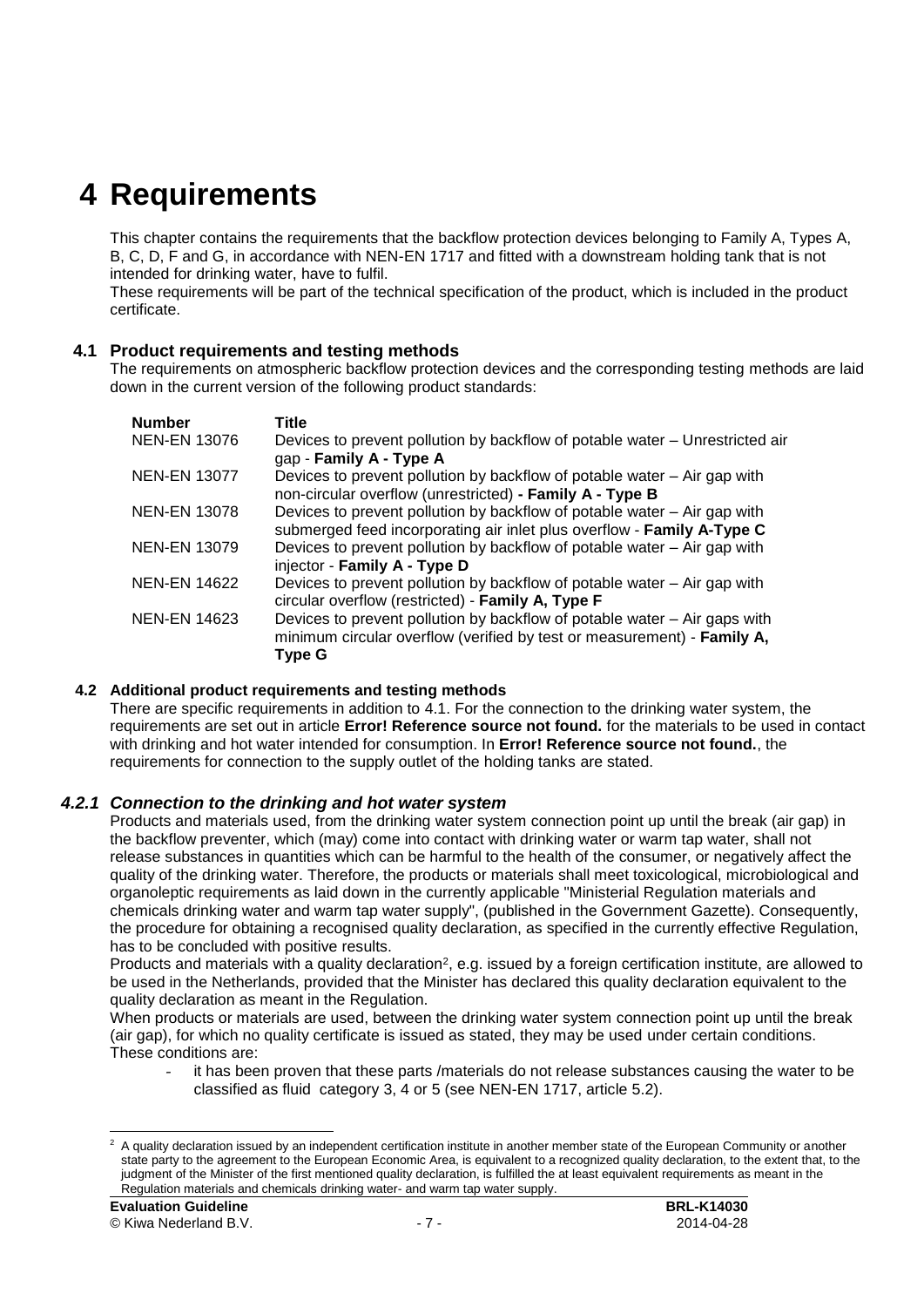- immediately upstream of these products or material applications in the drinking water and/or hot water pipes, a backflow preventer (EB or EA) is installed which meets BRL-K629.

#### *4.2.2 Connection to the sewage system*

The connecting of the overflow device of the holding tank shall be interrupted on the wastewater system (sewage). This connection shall be equipped with an interrupting device as described in article 9 of NEN-EN 1717.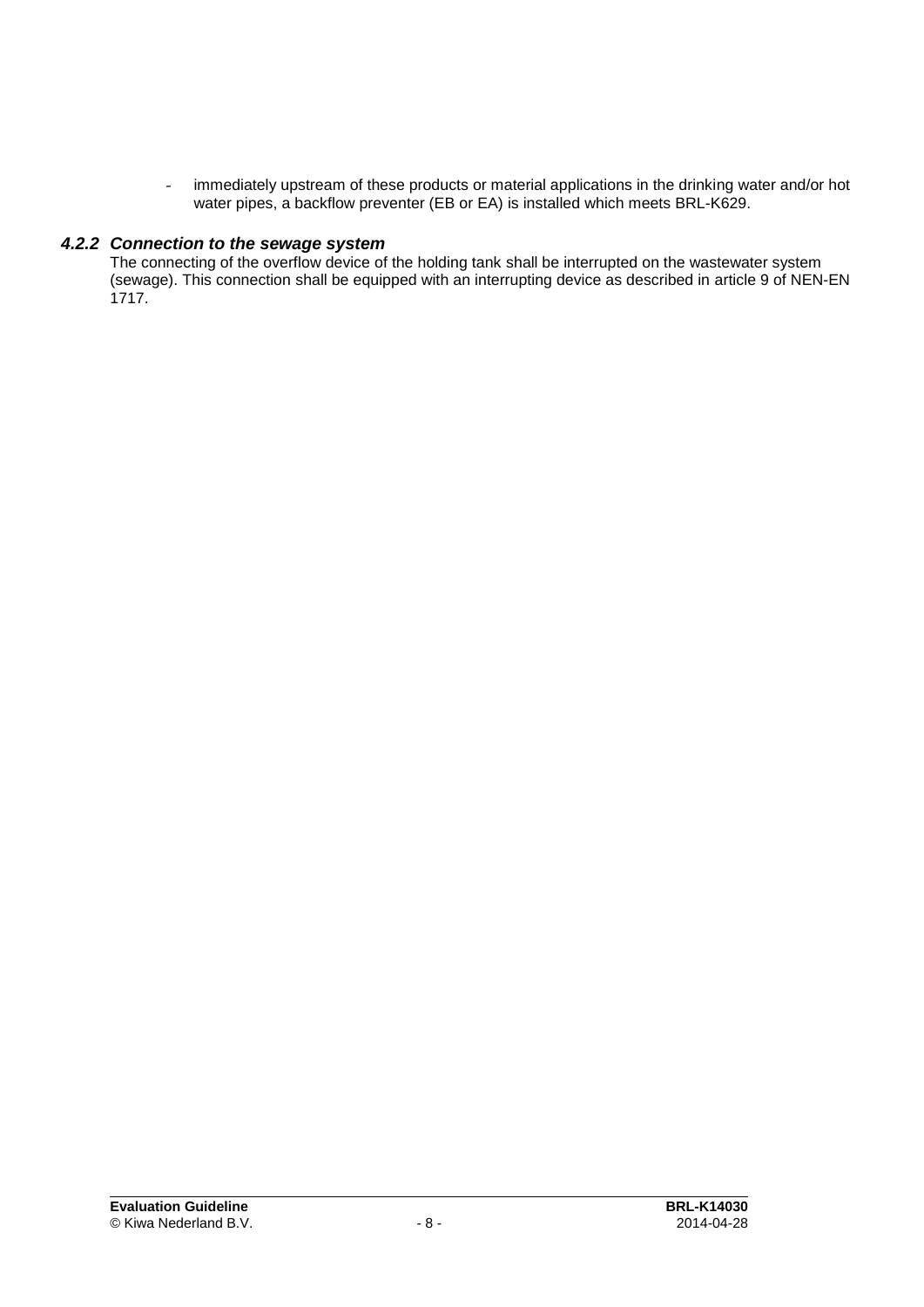### **5 Marking**

This chapter explains with which markings the products shall be provided and how the certification mark shall be placed.

#### **5.1 Compulsory marking**

The backflow protection devices with downstream holding tanks shall be marked according to the standards mentioned in 4.1.

The backflow protection devices with downstream holding tank shall, in accordance to the standards stated in 4.1, be provided with technical documentation in Dutch.

#### **5.2 Certification mark**

After concluding a Kiwa certification agreement, the certified products shall, beside the marks indicated in the respective standards, be indelible marked with the word mark " $KIWA$ " on the body.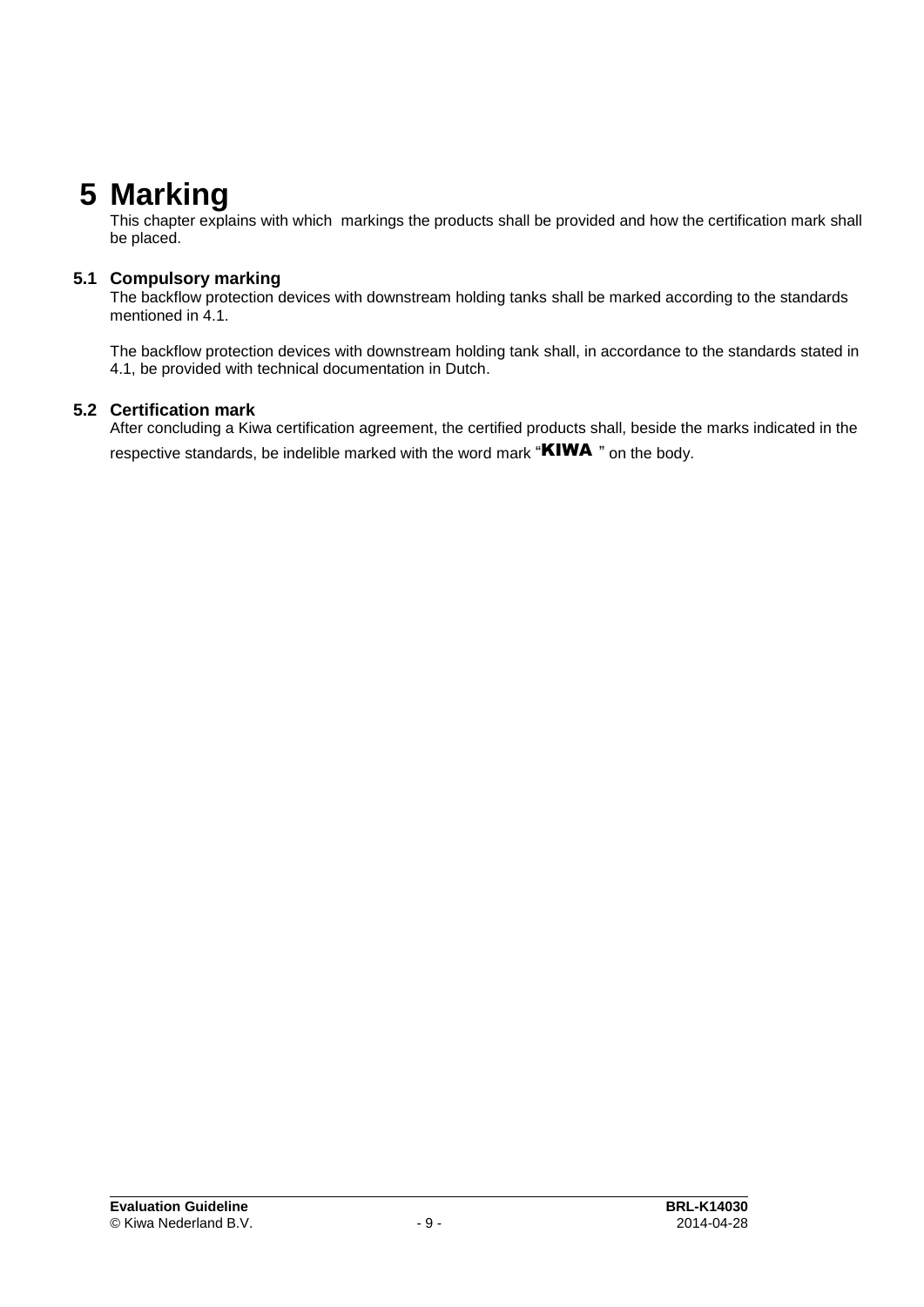### **6 Requirements in respect of the quality system**

This chapter contains the requirements which have to be met by the supplier's quality system.

#### **6.1 Manager of the quality system**

Within the supplier's organizational structure, an employee who will be in charge of managing the supplier's quality system must have been appointed.

#### **6.2 Internal quality control/quality plan**

The supplier shall have an internal quality control scheme (IQC scheme) which is applied by him.

The following must be demonstrably recorded in this IQC scheme:

- which aspects are checked by the supplier;
- according to what methods such inspections are carried out;
- how often these inspections are carried out;
- in what way the inspection results are recorded and kept.

This IQC scheme should at least be an equivalent derivative of the model IQC scheme as shown in the Annex.

#### **6.3 Control of test and measuring equipment**

The supplier shall verify the availability of necessary test and measuring equipment for demonstrating product conformity with the requirements in this evaluation guideline.

When required the equipment shall be kept calibrated (e.g recalibration at interval).

The status of actual calibration of each equipment shall be demonstrated by traceability through an unique ID. The supplier must keep records of the calibration results.

The supplier shall review the validity of measuring data when it is established at calibration that the equipment is not suitable anymore.

#### **6.4 Procedures and working instructions**

The supplier shall be able to submit the following:

- procedures for:
	- odealing with products showing deviations;
	- ocorrective actions to be taken if non-conformities are found;

odealing with complaints about products and/or services delivered;

• the working instructions and inspection forms used.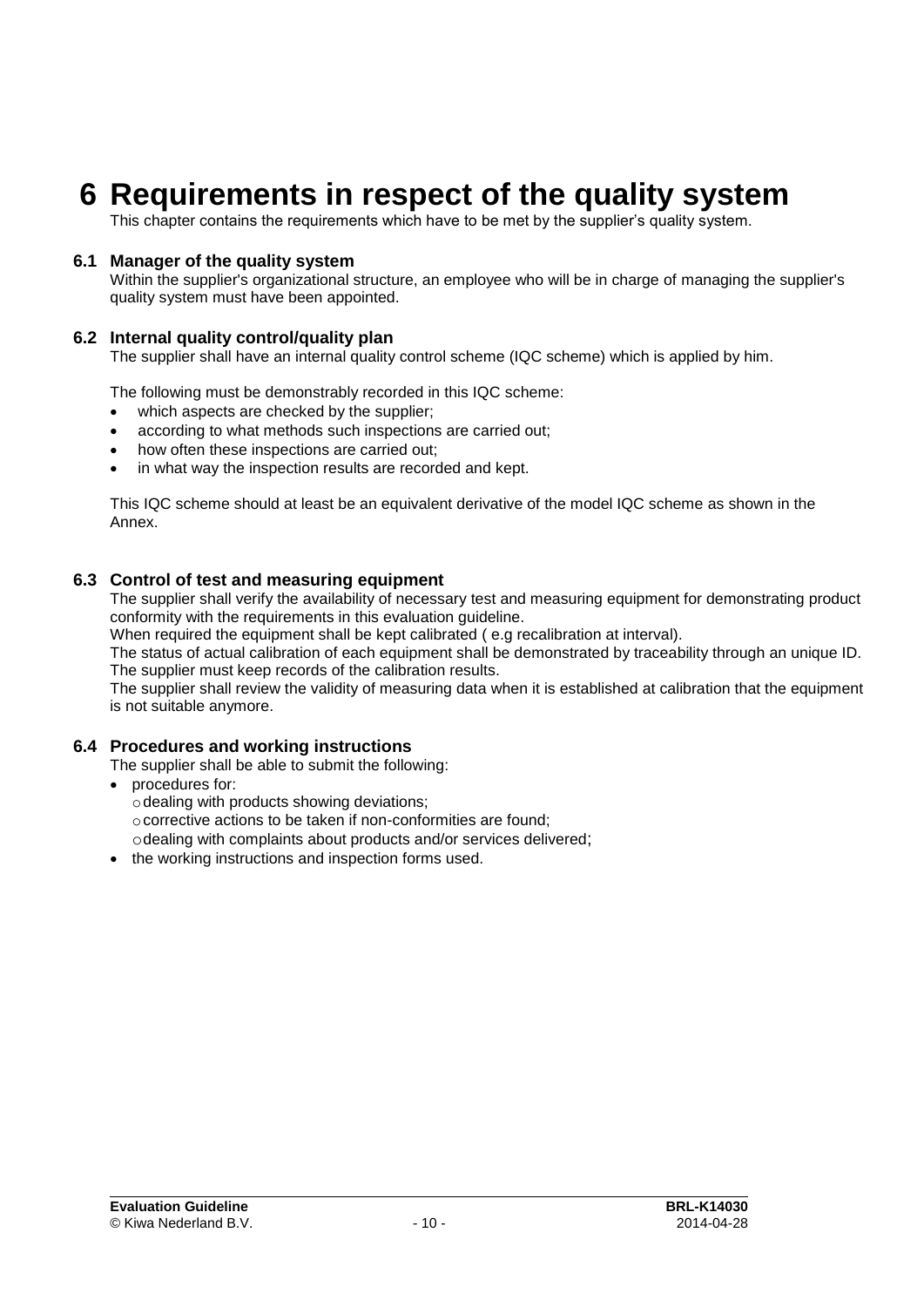### **7 Summary of tests and inspections**

This chapter contains a summary of the following tests and inspections to be carried out in the event of certification:

- pre-certification tests;
- inspection test;
- inspection of the quality system of the supplier.

#### **7.1 Test matrix**

| <b>Description of requirement</b>                                       | <b>Article</b>                                     | Tests within the scope of |                                                                         |                                          |
|-------------------------------------------------------------------------|----------------------------------------------------|---------------------------|-------------------------------------------------------------------------|------------------------------------------|
|                                                                         | <b>BRL</b>                                         | Pre-<br>certification     | <b>Surveillance by Kiwa after</b><br>granting certificate <sup>1)</sup> |                                          |
|                                                                         |                                                    |                           | inspection <sup>2)</sup>                                                | <b>Frequency</b><br>(number per<br>year) |
| Product requirements and testing methods                                | Error!<br><b>Reference</b><br>source not<br>found. | X                         | $\mathsf X$                                                             | $\mathbf{1}$                             |
| Requirements to avoid deterioration of the quality of<br>drinking water | 4.2.1                                              | $\mathsf{X}$              | $\pmb{\times}$                                                          | $\overline{2}$                           |
| Error! Reference source not found.                                      | 4.2.2                                              | $\mathsf{X}$              | X                                                                       | $\overline{2}$                           |
| Certification mark                                                      | 5.2                                                | $\mathsf{X}$              | $\mathsf X$                                                             | $\overline{2}$                           |
| <b>NEN-EN 13076 (AA)</b>                                                |                                                    |                           |                                                                         |                                          |
| Designation                                                             | 4                                                  | $\mathsf{X}$              | X                                                                       | $\mathbf{1}$                             |
| Symbolisation                                                           | 5                                                  | X                         | $\mathsf X$                                                             | $\mathbf{1}$                             |
| <b>Materials</b>                                                        | 6                                                  | $\mathsf{X}$              | X                                                                       | $\overline{2}$                           |
| General                                                                 | 7.1                                                | $\mathsf{X}$              | X                                                                       | $\overline{2}$                           |
| Water inlet device                                                      | 7.2                                                | X                         | $\mathsf X$                                                             | $\overline{2}$                           |
| Single supply                                                           | 7.3.1                                              | $\mathsf{X}$              | X                                                                       | $\overline{2}$                           |
| Multiple supplies                                                       | 7.3.2                                              | $\pmb{\times}$            | $\sf X$                                                                 | $\overline{2}$                           |
| Vessels having a variable rim height                                    | 7.3.3                                              | $\mathsf{X}$              | Χ                                                                       | 1 <sup>3</sup>                           |
| Backflow/ back pressure                                                 | 7.3.4                                              | $\mathsf{X}$              | $\mathsf X$                                                             | 1 <sup>4</sup>                           |
| Marking                                                                 | 8                                                  | $\mathsf X$               | $\mathsf X$                                                             | $\overline{2}$                           |
| <b>Technical Documentation</b>                                          | 9                                                  | $\pmb{\times}$            | Χ                                                                       | 1 <sup>5</sup>                           |
| <b>NEN-EN 13077 (AB)</b>                                                |                                                    |                           |                                                                         |                                          |
| Designation                                                             | 4                                                  | $\mathsf X$               | $\mathsf X$                                                             | $\mathbf{1}$                             |
|                                                                         |                                                    |                           |                                                                         |                                          |

<sup>3</sup> Flow test for new application only. Yearly checks of the calculation method<br><sup>4</sup> Idem footnote 2

© Kiwa Nederland B.V. - 11 - 2014-04-28

<sup>&</sup>lt;sup>5</sup> With changes only

**Evaluation Guideline BRL-K14030**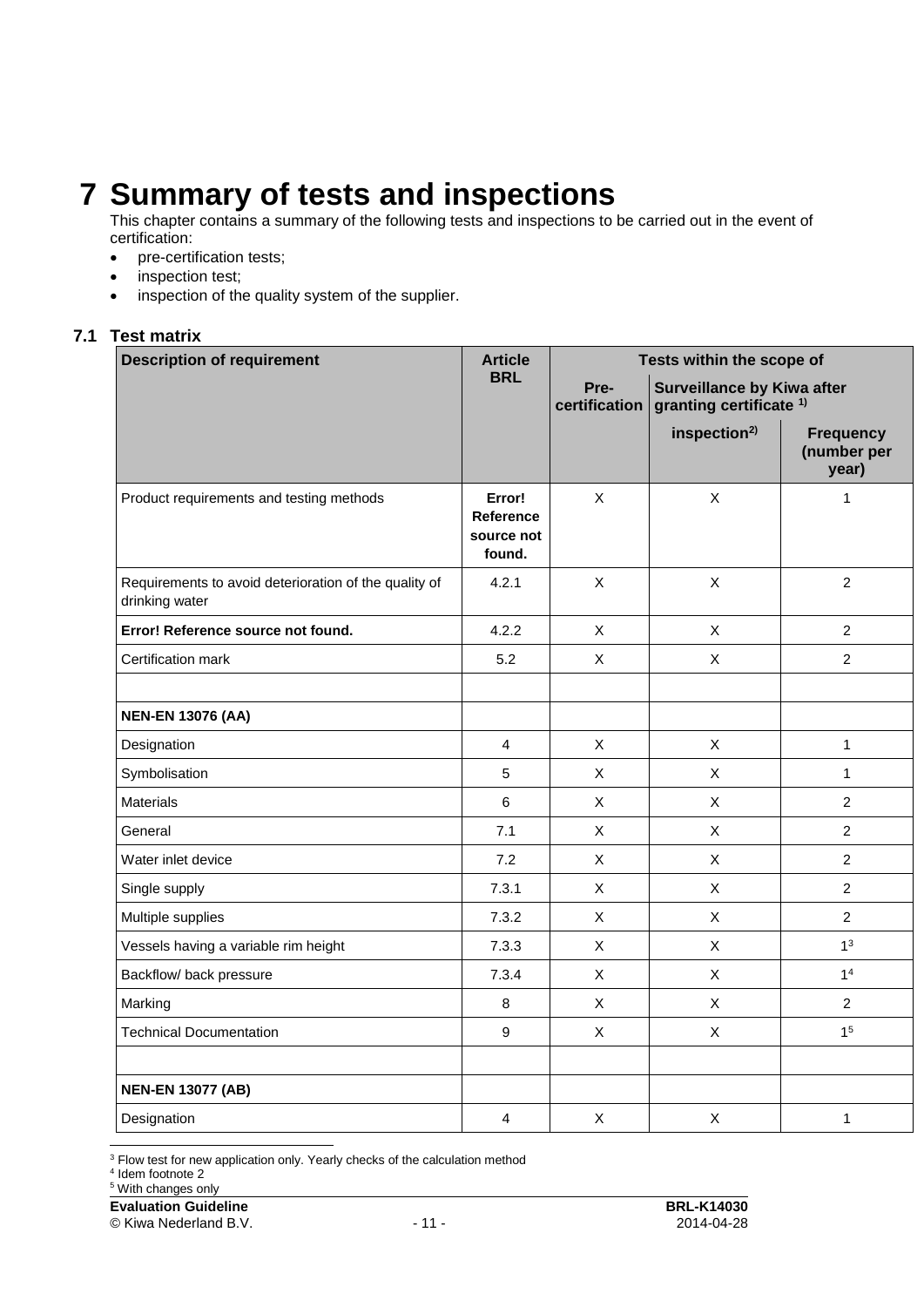| <b>Description of requirement</b>          | <b>Article</b>     | Tests within the scope of                                                                        |                          |                                          |
|--------------------------------------------|--------------------|--------------------------------------------------------------------------------------------------|--------------------------|------------------------------------------|
|                                            | <b>BRL</b>         | <b>Surveillance by Kiwa after</b><br>Pre-<br>granting certificate <sup>1)</sup><br>certification |                          |                                          |
|                                            |                    |                                                                                                  | inspection <sup>2)</sup> | <b>Frequency</b><br>(number per<br>year) |
| Symbolisation                              | 5                  | $\mathsf X$                                                                                      | X                        | $\mathbf{1}$                             |
| <b>Materials</b>                           | 6                  | X                                                                                                | X                        | $\overline{2}$                           |
| General                                    | 7.1                | X                                                                                                | X                        | $\overline{2}$                           |
| Water inlet device                         | 7.2                | X                                                                                                | X                        | $\overline{2}$                           |
| Overflow arrangements                      | 7.3                | X                                                                                                | X                        | $\overline{2}$                           |
| Single supply                              | 7.4.1              | $\pmb{\times}$                                                                                   | X                        | $\overline{c}$                           |
| Multiple supplies                          | 7.4.2              | X                                                                                                | X                        | $\overline{2}$                           |
| Backflow/ back pressure                    | 7.4.3              | X                                                                                                | X                        | 1 <sup>6</sup>                           |
| Procedure for verification by measurement  | 7.5.2 <sup>7</sup> | X                                                                                                | X                        | 1 <sup>8</sup>                           |
| Procedures for verification by calculation | 7.5.3 <sup>9</sup> | X                                                                                                | X                        | $1^{10}$                                 |
| Marking                                    | 8                  | X                                                                                                | X                        | $\overline{2}$                           |
| <b>Technical Documentation</b>             | 9                  | X                                                                                                | X                        | 1 <sup>11</sup>                          |
|                                            |                    |                                                                                                  |                          |                                          |
| <b>NEN-EN 13078 (AC)</b>                   |                    |                                                                                                  |                          |                                          |
| Designation                                | 4                  | X                                                                                                | X                        | 1                                        |
| Symbolisation                              | 5                  | X                                                                                                | X                        | 1                                        |
| <b>Materials</b>                           | 6                  | X                                                                                                | X                        | $\overline{c}$                           |
| General                                    | 7.1                | X                                                                                                | X                        | $\overline{2}$                           |
| Water inlet device                         | 7.2                | X                                                                                                | X                        | $\overline{c}$                           |
| Overflow arrangements                      | 7.3                | X                                                                                                | X                        | $\overline{c}$                           |
| Single supply                              | 7.4.1              | $\mathsf{X}$                                                                                     | X                        | $\overline{2}$                           |
| Multiple supplies                          | 7.4.2              | X                                                                                                | $\mathsf X$              | $\overline{2}$                           |
| Backflow/ back pressure                    | 7.4.3              | $\mathsf X$                                                                                      | $\mathsf X$              | $1^{12}$                                 |
| Verification of the air gap                | $7.5\,$            | X                                                                                                | $\mathsf X$              | $\overline{2}$                           |
| Efficiency of the air inlet orifice        | 7.6                | X                                                                                                | X                        | $1^{13}$                                 |
| Marking                                    | 8                  | $\mathsf X$                                                                                      | $\mathsf X$              | $\overline{2}$                           |

<sup>6</sup> Idem footnote 2<br><sup>7</sup> If applicable<br><sup>8</sup> Idem footnote 2<br><sup>9</sup> Idem footnote 6

<sup>10</sup> Idem footnote 2

<sup>11</sup> With changes only

<sup>12</sup> Idem footnote 2

<sup>13</sup> Idem footnote 2

**Evaluation Guideline BRL-K14030** 

© Kiwa Nederland B.V. - 12 - 2014-04-28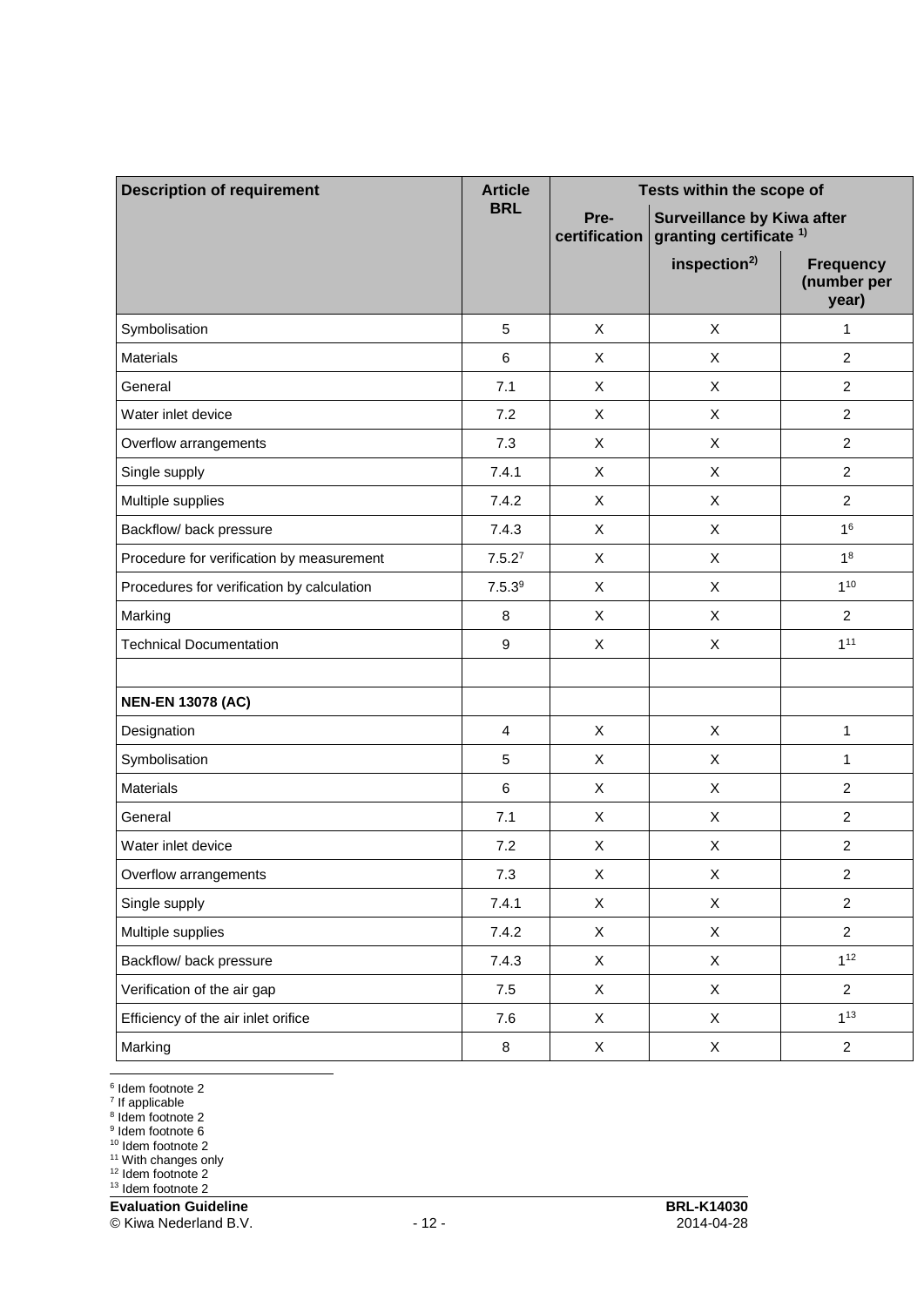| <b>Description of requirement</b>                                     | <b>Article</b>   | Tests within the scope of                                                                        |                          |                                          |
|-----------------------------------------------------------------------|------------------|--------------------------------------------------------------------------------------------------|--------------------------|------------------------------------------|
|                                                                       | <b>BRL</b>       | <b>Surveillance by Kiwa after</b><br>Pre-<br>granting certificate <sup>1)</sup><br>certification |                          |                                          |
|                                                                       |                  |                                                                                                  | inspection <sup>2)</sup> | <b>Frequency</b><br>(number per<br>year) |
| <b>Technical Documentation</b>                                        | 9                | X                                                                                                | X                        | $1^{14}$                                 |
|                                                                       |                  |                                                                                                  |                          |                                          |
| <b>NEN-EN 13079 (AD)</b>                                              |                  |                                                                                                  |                          |                                          |
| Designation                                                           | $\overline{4}$   | X                                                                                                | X                        | 1                                        |
| Symbolisation                                                         | 5                | X                                                                                                | X                        | $\mathbf{1}$                             |
| <b>Materials</b>                                                      | 6                | X                                                                                                | X                        | $\overline{2}$                           |
| General                                                               | 7.1              | X                                                                                                | X                        | $\overline{2}$                           |
| Upstream receiving orifice                                            | 7.2              | X                                                                                                | X                        | $\overline{2}$                           |
| Downstream receiving orifice                                          | 7.3              | X                                                                                                | X                        | $\overline{c}$                           |
| Receiving vessel                                                      | 7.4              | X                                                                                                | X                        | $\mathbf{1}$                             |
| Airbreak to drain                                                     | 7.5              | X                                                                                                | X                        | $\overline{2}$                           |
| Air gap (distance "A")                                                | 7.6              | X                                                                                                | X                        | $\overline{2}$                           |
| Backflow/ back pressure                                               | 7.7              | X                                                                                                | X                        | $1^{15}$                                 |
| Procedure for verification by measurement of air gap<br>'A'           | 7.8.2            | X                                                                                                | $\pmb{\times}$           | $1^{16}$                                 |
| Procedure for verification of air gap distance 'A'<br>during backflow | 7.8.3            | X                                                                                                | $\mathsf X$              | $1^{17}$                                 |
| Procedure for verification by test of air break to drain.             | 7.8.4            | X                                                                                                | X                        | $1^{18}$                                 |
| Marking                                                               | 8                | X                                                                                                | X                        | $\overline{2}$                           |
| <b>Technical Documentation</b>                                        | $\boldsymbol{9}$ | X                                                                                                | X                        | 119                                      |
|                                                                       |                  |                                                                                                  |                          |                                          |
| <b>NEN-EN 14622 (AF)</b>                                              |                  |                                                                                                  |                          |                                          |
| Designation                                                           | $\overline{4}$   | X                                                                                                | $\mathsf X$              | 1                                        |
| Symbolisation                                                         | $\sqrt{5}$       | X                                                                                                | $\mathsf X$              | $\mathbf{1}$                             |
| <b>Materials</b>                                                      | $\,6$            | X                                                                                                | $\mathsf X$              | $\overline{2}$                           |
| General                                                               | 7.1              | $\mathsf X$                                                                                      | $\mathsf X$              | $\overline{c}$                           |
| Water inlet device                                                    | 7.2              | X                                                                                                | X                        | $1^{20}$                                 |

<sup>14</sup> With changes only

<sup>15</sup> Idem footnote 2

<sup>16</sup> Idem footnote 2

<sup>17</sup> Idem footnote 2

<sup>18</sup> Idem footnote 2

<sup>19</sup> With changes only

<sup>20</sup> Idem footnote 2

**Evaluation Guideline BRL-K14030** 

© Kiwa Nederland B.V. - 13 - 2014-04-28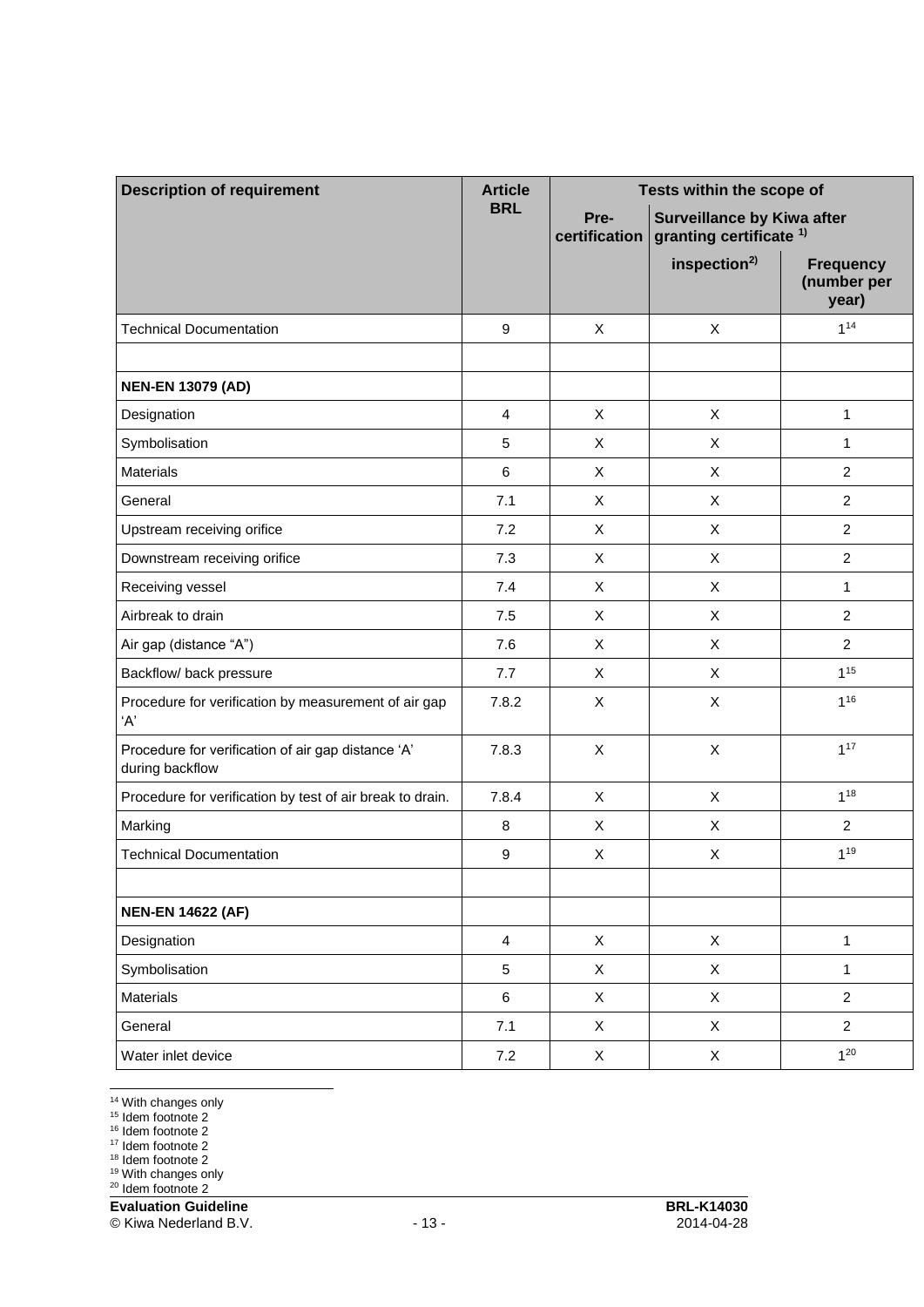| <b>Description of requirement</b>                                 | <b>Article</b> | Tests within the scope of                                                                        |                          |                                          |
|-------------------------------------------------------------------|----------------|--------------------------------------------------------------------------------------------------|--------------------------|------------------------------------------|
|                                                                   | <b>BRL</b>     | Pre-<br><b>Surveillance by Kiwa after</b><br>granting certificate <sup>1)</sup><br>certification |                          |                                          |
|                                                                   |                |                                                                                                  | inspection <sup>2)</sup> | <b>Frequency</b><br>(number per<br>year) |
| Overflow arrangements                                             | 7.3            | X                                                                                                | X                        | $2^{21}$                                 |
| Single supply                                                     | 7.4.1          | X                                                                                                | X                        | $\overline{2}$                           |
| Multiple supplies                                                 | 7.4.2          | X                                                                                                | X                        | $\overline{c}$                           |
| Backflow/back pressure                                            | 7.4.3          | X                                                                                                | X                        | $\overline{c}$                           |
| Procedure for verification by test                                | 7.5.2          | X                                                                                                | X                        | $\mathbf{1}$                             |
| Procedure for verification by measurement (single<br>supply only) | $7.5.3^{22}$   | $\pmb{\times}$                                                                                   | X                        | $\overline{c}$                           |
| Marking                                                           | 8              | X                                                                                                | X                        | $\overline{2}$                           |
| <b>Technical Documentation</b>                                    | 9              | X                                                                                                | X                        | $1^{23}$                                 |
|                                                                   |                |                                                                                                  |                          |                                          |
| <b>NEN-EN 14623 (AG)</b>                                          |                |                                                                                                  |                          |                                          |
| Designation                                                       | $\overline{4}$ | X                                                                                                | X                        | 1                                        |
| Symbolisation                                                     | 5              | X                                                                                                | X                        | $\mathbf{1}$                             |
| <b>Materials</b>                                                  | 6              | $\pmb{\times}$                                                                                   | $\mathsf X$              | $\overline{2}$                           |
| General                                                           | 7.1            | X                                                                                                | X                        | $\overline{2}$                           |
| Water inlet device                                                | 7.2            | X                                                                                                | X                        | $1^{24}$                                 |
| Overflow arrangements                                             | 7.3            | X                                                                                                | X                        | $2^{25}$                                 |
| Single supply                                                     | 7.4.1          | X                                                                                                | X                        | $\overline{c}$                           |
| Multiple supplies                                                 | 7.4.2          | X                                                                                                | X                        | $\sqrt{2}$                               |
| Backflow/back pressure                                            | 7.4.3          | X                                                                                                | X                        | $\overline{\mathbf{c}}$                  |
| Procedure for verification by test                                | 7.5.2          | X                                                                                                | X                        | $1^{26}$                                 |
| Procedure for verification by measurement (single<br>supply only) | 7.5.3          | $\mathsf X$                                                                                      | $\mathsf X$              | $1^{27}$                                 |
| Marking                                                           | 8              | X                                                                                                | $\mathsf X$              | $\overline{2}$                           |
| <b>Technical Documentation</b>                                    | 9              | X                                                                                                | $\mathsf X$              | $1^{28}$                                 |
|                                                                   |                |                                                                                                  |                          |                                          |

 $\overline{a}$ <sup>21</sup> Idem footnote 2

<sup>22</sup> If applicable

<sup>23</sup> With changes only

<sup>24</sup> Idem foornote 2

<sup>25</sup> Idem footnote 2

<sup>26</sup> Idem footnote 2

<sup>27</sup> Idem footnote 2

<sup>28</sup> With changes only

**Evaluation Guideline BRL-K14030** 

© Kiwa Nederland B.V. - 14 - 2014-04-28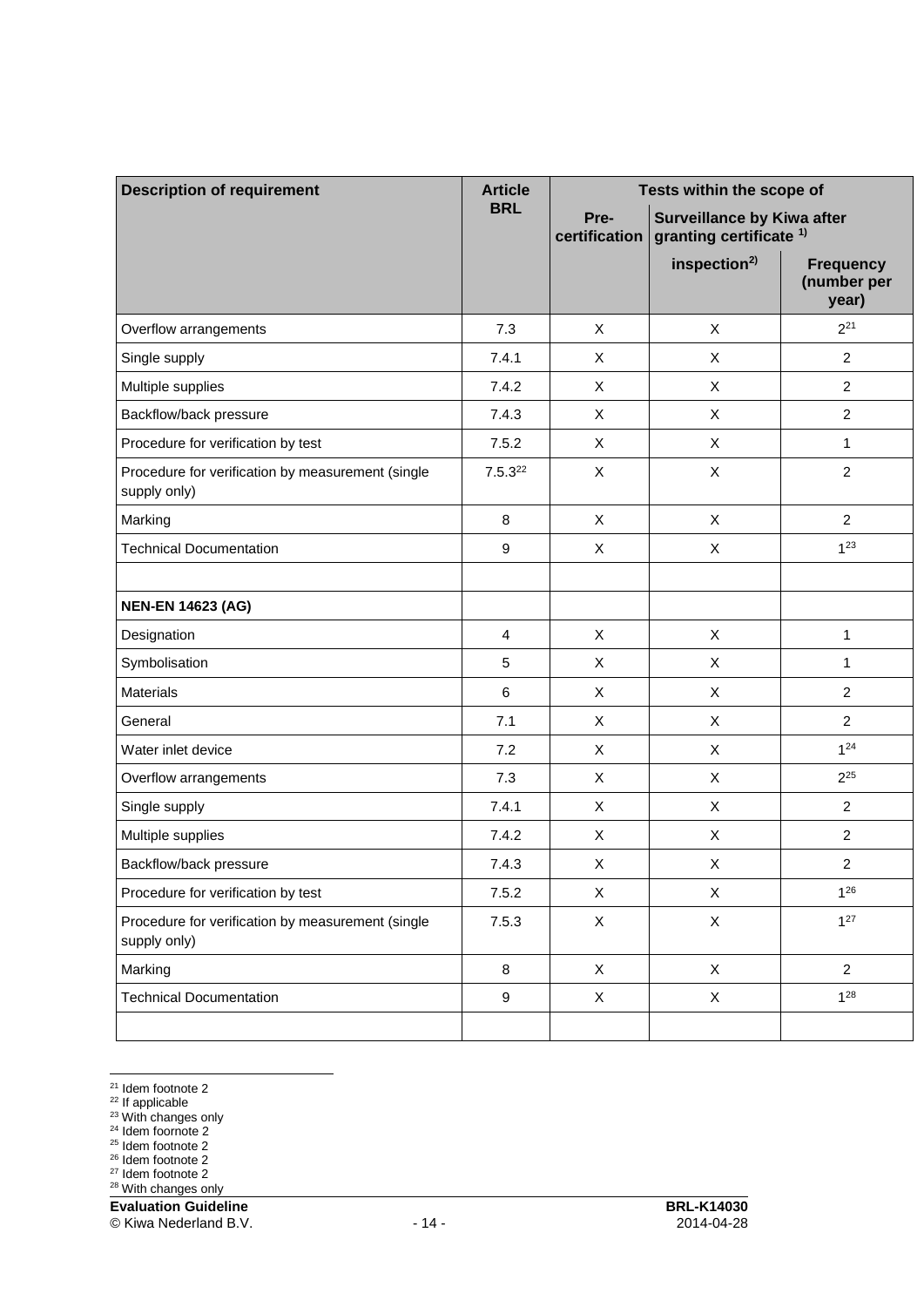- $1)$  In case the product or production process changes significantly, it must be determined whether the performance requirements are still met.
- <sup>2)</sup> All product characteristics that can be determined within the visiting time (maximum 1 day) are determined by the inspector or by the supplier in the presence of the inspector. In case this is not possible, an agreement will be made between the certification body and the supplier about how the inspection will take place. The frequency of inspection visits is defined in chapter [8.6](#page-18-0) of this evaluation guideline.

#### **7.2 Inspection of the quality system of the supplier**

The quality system of the supplier will be checked by Kiwa on the basis of the IQC scheme. The inspection contains at least those aspects mentioned in the Kiwa Regulations for Product Certification.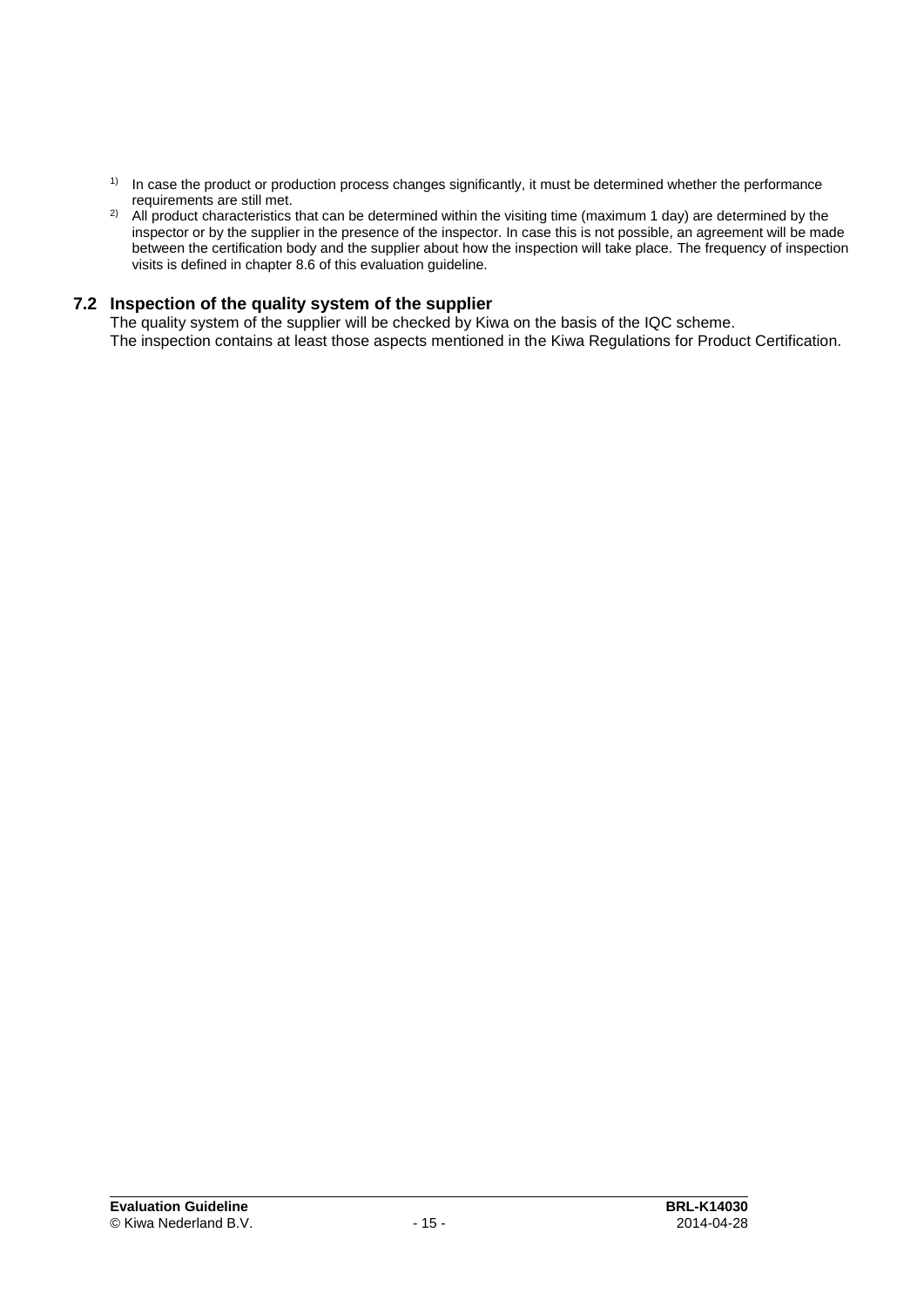### **8 Agreements on the implementation of certification**

#### **8.1 General**

Beside the requirements included in these evaluation guidelines, the general rules for certification as included in the Kiwa Regulations for Product Certification also apply.

These rules are in particular:

- the general rules for conducting the pre-certification tests, in particular:
- $\circ$  the way suppliers are to be informed about how an application is being handled; ohow the test are conducted;
- othe decision to be taken as a result of the pre-certification tests.
- the general rules for conducting inspections and the aspects to be audited,
- the measures to be taken by Kiwa in case of Non-Conformities,
- the measures taken by Kiwa in case of improper use of Certificates, Certification Marks, Pictograms and Logos,
- terms for termination of the certificate,
- <span id="page-16-0"></span>• the possibility to lodge an appeal against decisions of measures taken by Kiwa.

#### **8.2 Certification staff**

The staff involved in the certification may be sub-divided into:

- Certification assessor (**CAS**): in charge of carrying out the pre-certification tests and assessing the inspectors' reports;
- Site assessor (**SAS**): in charge of carrying out external inspections at the supplier's works;
- Decision maker (**DM**): in charge of taking decisions in connection with the pre-certification tests carried out, continuing the certification in connection with the inspections carried out and taking decisions on the need to take corrective actions.

#### *8.2.1 Qualification requirements*

The qualification requirements consist of:

- qualification requirements for personnel of a certification body which satisfies the requirements EN ISO / IEC 17065, performing certification activities
- qualification requirements for personnel of a certification body performing certification activities set by the Board of Experts for the subject matter of this evaluation guideline

Education and experience of the concerning certification personnel shall be recorded demonstrably.

| <b>Basic requirements</b>                                                                         | <b>Evaluation criteria</b>                                                                            |
|---------------------------------------------------------------------------------------------------|-------------------------------------------------------------------------------------------------------|
| Knowledge of company processes<br>Requirements for conducting<br>professional audits on products, | Relevant experience: in the field<br>SAS, CAS: 1 year<br>DM: 5 years inclusive 1 year with respect to |
| processes, services, installations,                                                               | certification                                                                                         |
| design and management systems.                                                                    | Relevant technical knowledge and experience on<br>the level of:                                       |
|                                                                                                   | <b>SAS: High school</b>                                                                               |
|                                                                                                   | <b>CAS, DM: Bachelor</b>                                                                              |
| Competence for execution of site                                                                  | <b>SAS:</b> Kiwa Audit training or similar and 4 site                                                 |
| assessments.                                                                                      | assessments including 1 autonomic under review.                                                       |
| Adequate communication skills                                                                     |                                                                                                       |
| (e.g. reports, presentation skills and                                                            |                                                                                                       |
| interviewing technique).                                                                          |                                                                                                       |
| Execution of initial examination                                                                  | <b>CAS: 3 initial audits under review.</b>                                                            |
| Conducting review                                                                                 | <b>CAS: conducting 3 reviews</b>                                                                      |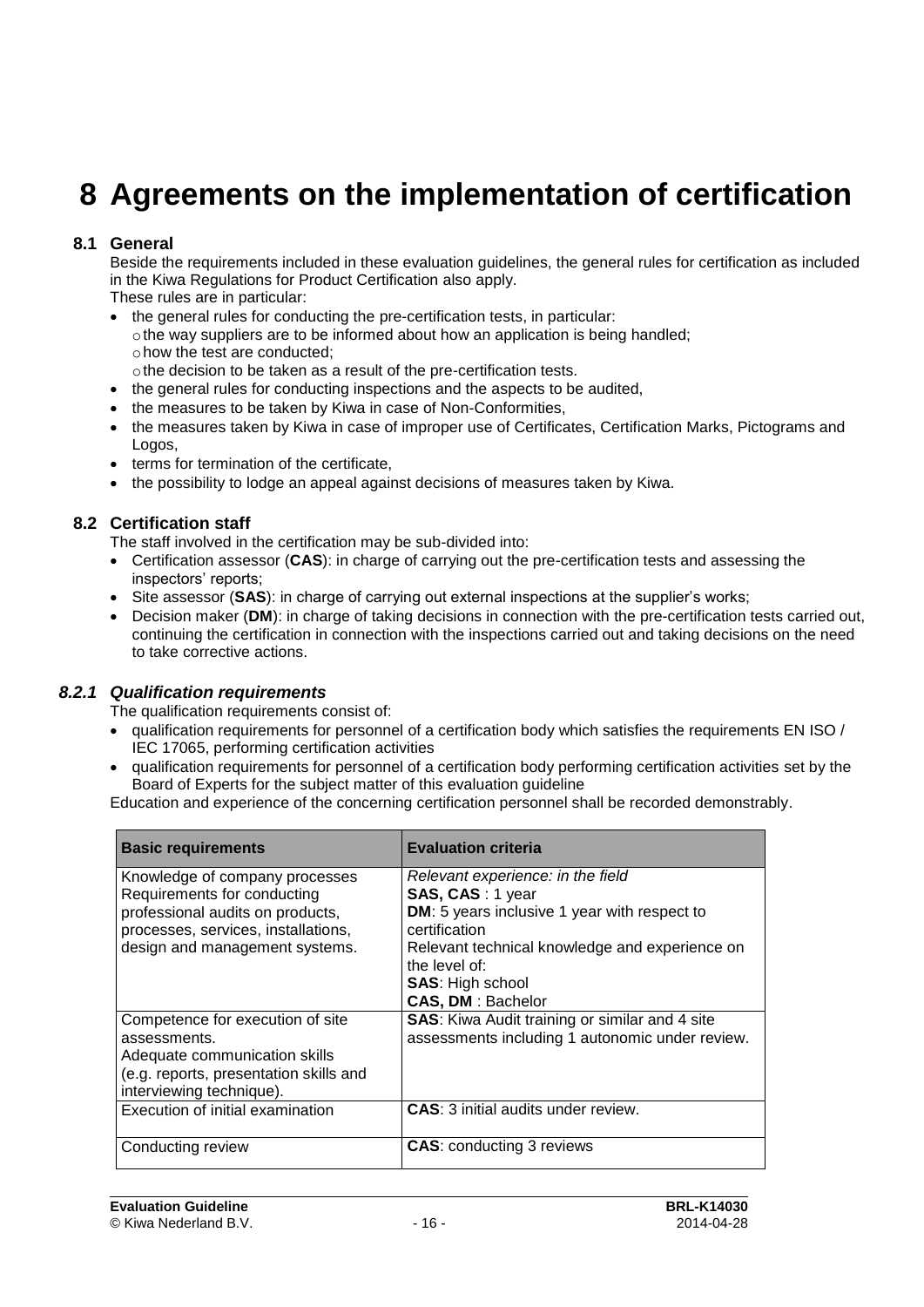| <b>Technical competences</b>    | <b>Evaluation Criteria</b>                                                                                                                                                                                                                                                                                                                                                                                                                                                                                                     |
|---------------------------------|--------------------------------------------------------------------------------------------------------------------------------------------------------------------------------------------------------------------------------------------------------------------------------------------------------------------------------------------------------------------------------------------------------------------------------------------------------------------------------------------------------------------------------|
| Education                       | General:<br>Education in one of the following technical areas:<br>• Civil Enginereing;<br>• Enginering.                                                                                                                                                                                                                                                                                                                                                                                                                        |
| <b>Testing skills</b>           | General:<br>• 1 week laboratory training (general and scheme<br>specific) including measuring techniques and<br>performing tests under supervision;<br>Conducting tests (per scheme).                                                                                                                                                                                                                                                                                                                                          |
| Experience - specific           | CAS<br>• 3 complete applications (excluding the initial<br>assessment of the production site) under the direction<br>of the PM<br>• 1 complete application self-reliant (to be evaluated by<br>PM)<br>• 3 initial assessments of the production site under the<br>direction of the <b>PM</b><br>• 1 initial assessment of the production site self-reliant<br>(witnessed by $PM$ )<br><b>SAS</b><br>• 5 inspection visits together with a qualified $SAS$<br>• 3 inspection visits conducted self-reliant (witnessed by<br>PM) |
| Skills in performing witnessing | <b>PM</b><br>Internal training witness testing                                                                                                                                                                                                                                                                                                                                                                                                                                                                                 |

Legenda:

- Certification assessor (**CAS**)
- Decision maker (**DM**)
- Product manager (**PM**)
- Site assessor (**SAS**)

#### *8.2.2 Qualification*

The qualification of the Certification staff shall be demonstrated by means of assessing the education and experience to the above mentioned requirements. In case staff is to be qualified on the basis of deflecting criteria, written records shall be kept.

The authority to qualify staff rests with the:

- **PM**: qualification of **CAS** and **SAS**;
- management of the certification body: qualification of **DM**.

#### **8.3 Report pre-certification tests**

The certification body records the results of the pre-certification tests in a report.

This report shall comply with the following requirements:

- completeness: the report provides a verdict about all requirements included in the evaluation guideline;
- traceability: the findings on which the verdicts have been based shall be recorded and traceable;
- basis for decision: the **DM** shall be able to base his decision on the findings included in the report.

#### **8.4 Decision for granting the certificate**

The decision for granting the certificate shall be made by a qualified Decision maker which has not been involved in the pre-certification tests. The decision shall be recorded in a traceable manner.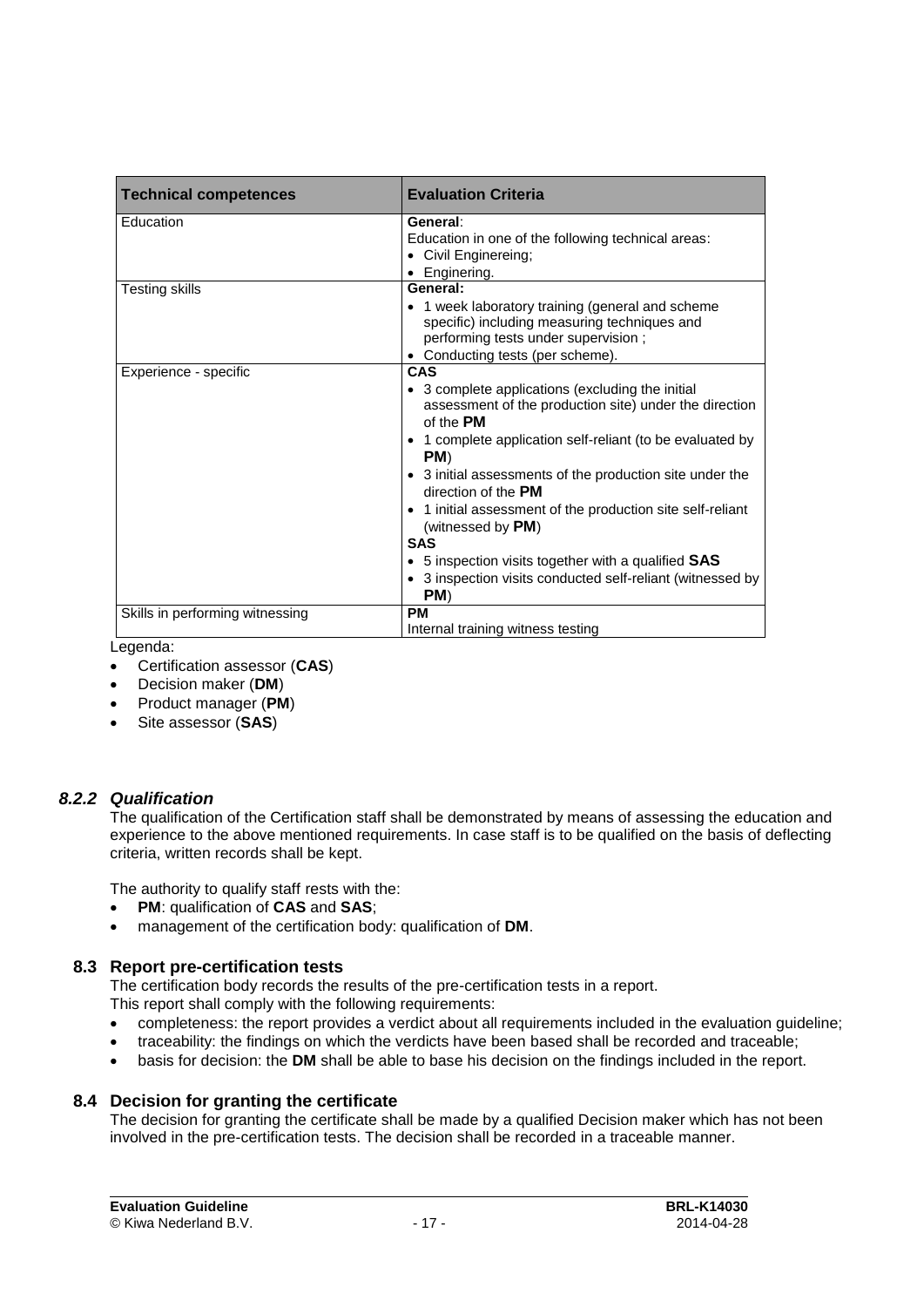#### **8.5 Layout of quality declaration**

<span id="page-18-0"></span>The product certificate shall be in accordance with the model included in the Annex.

#### **8.6 Nature and frequency of third party audits**

The certification body shall carry out surveillance audits on site at the supplier at regular intervals to check whether the supplier complies with his obligations. The Board of Experts decides on the frequency of audits.

At the time this BRL entered into force, the frequency of audits amounts 2 audit(s) on site per year for suppliers with a quality management system in accordance with ISO 9001 for their production, which has been certified by an acknowledged body (in accordance with ISO/IEC 17021) and where the IQC scheme forms an integral part of the quality management system.

In case the supplier is not in possession of any product certificate (issued by Kiwa or any other accredited certification body), the frequency is increased to 4 visits for the duration of one year.

The audit program on site shall cover at least:

- the product requirements;
- the production process:
- the suppliers IQC scheme and the results obtained from inspections carried out by the supplier;
- the correct way of marking certified products;
- compliance with required procedures;
- handling complaints about products delivered.

For suppliers with a private label certificate the frequency of audits amounts to one audit per two years. These audits are conducted at the site of the private label certificate holder. The audits are conducted at the site of private label holder and focussed on the aspects inserted in the IQC scheme and the results of the control performed by the private label holder. The IQC scheme of the private label holder shall refer to at least:

- the correct way of marking certified products;
- compliance with required procedures for receiving and final inspection;
- the storage of products and goods;
- handling complaints.

The results of each audit shall be recorded by Kiwa in a traceable manner in a report.

#### **8.7 Report to the Board of Experts**

De certification body shall report annually about the performed certification activities. In this report the following aspects are included:

- mutations in number of issued certificates (granted/withdrawn);
- number of executed audits in relation to the required minimum;
- results of the inspections;
- required measures for established Non-Conformities;
- received complaints about certified products.

#### **8.8 Non conformities**

When the certification requirements are not met, measures are taken by Kiwa in accordance with the sanctions policy. The sanctions policy is available via "News en publications" on the Kiwa website [\(www.kiwa.nl\)](http://www.kiwa.nl/). Go to [Kiwa Regulations for Product Certification](http://www.kiwa.nl/uploadedFiles/Nieuws_en_publicaties/2014%20Kiwa%20Reglement%20voor%20Productcertificatie%20EN.pdf) under de portal "Terms, conditions and regulations".

#### **8.9 Interpretation of requirements**

The Board of Experts may record the interpretation of requirements of this evaluation guideline in one separate interpretation document.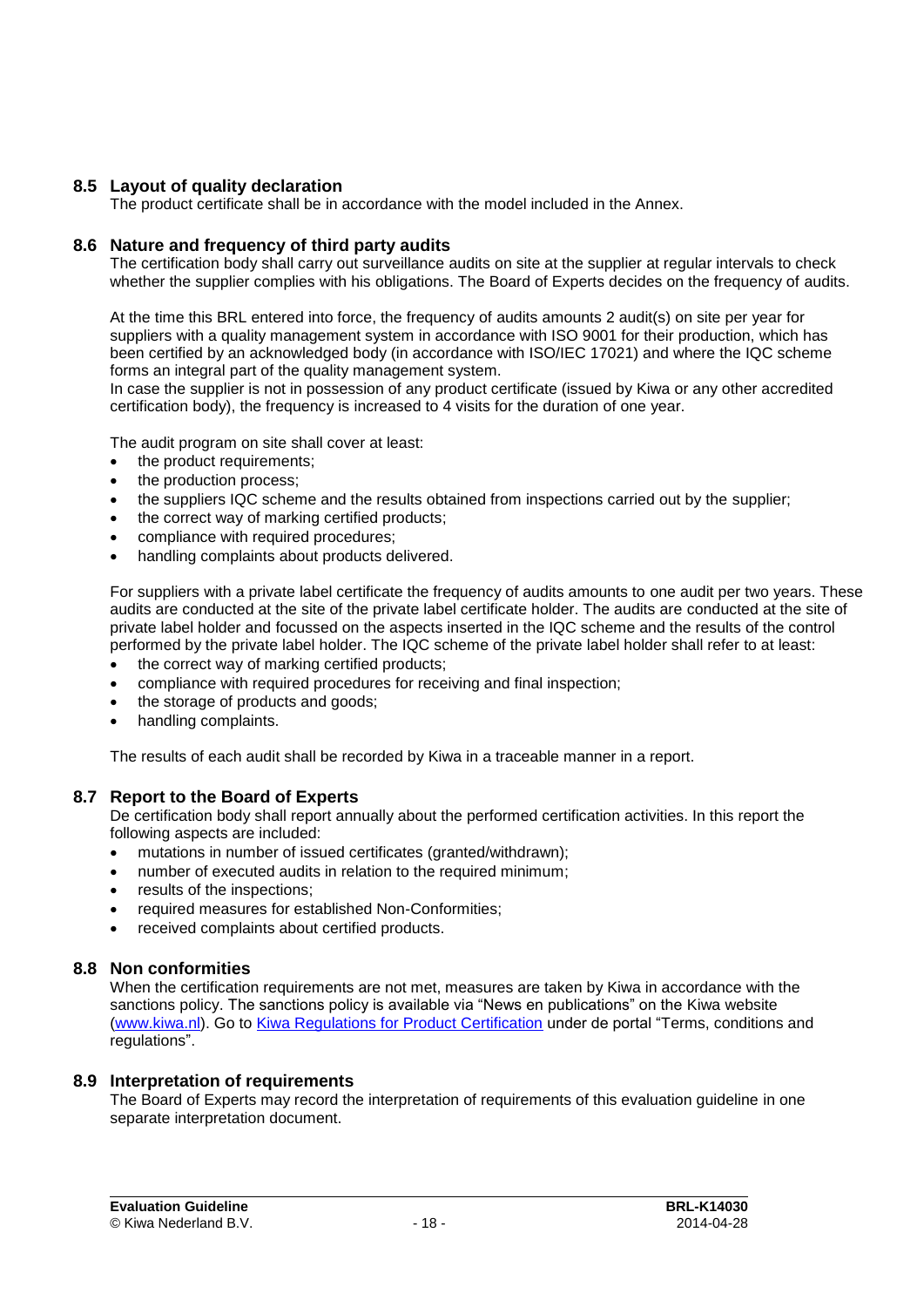#### **8.10 Specific rules set by the Board of Experts**

By the Board of Experts the following specific rules have been defined. These rules shall be followed by the certification body.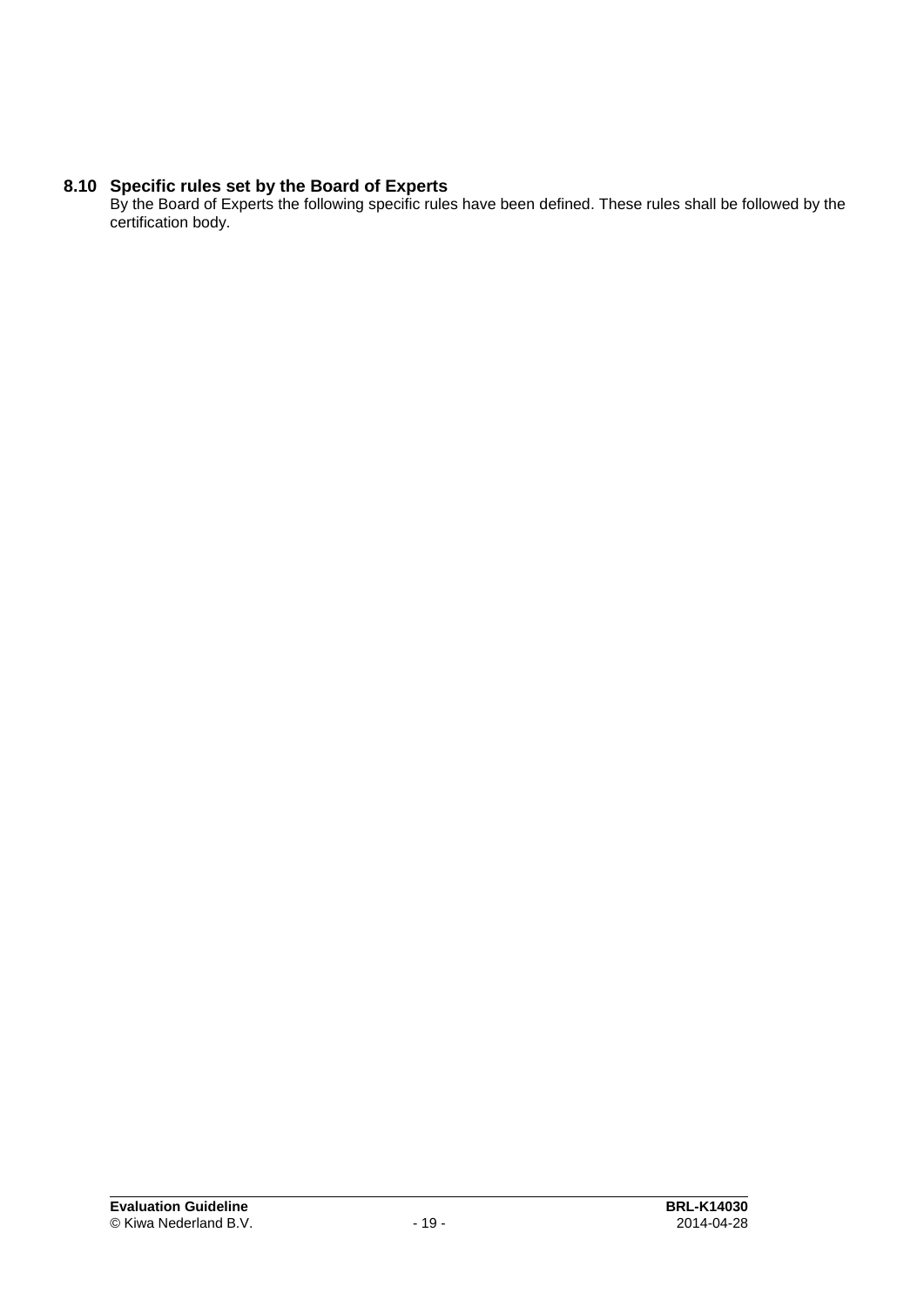### **9 Titles of standards**

#### **9.1 Public law rules**

"Staatscourant" (Dutch Government Gazette) from 18 July 2011, no. 11911

"Regeling Materialen en Chemicaliën drink- en warm tapwatervoorziening" (Regulation on materials and chemicals drinking water and warm tap water supply)

#### **9.2 Standards / normative documents**

| <b>Number</b>        | <b>Title</b>                                                                                                                                 |
|----------------------|----------------------------------------------------------------------------------------------------------------------------------------------|
| <b>BRL-K629</b>      | Evaluation guideline on Backflow protection devices                                                                                          |
| <b>NEN-EN 1717</b>   | Protection against pollution of potable water in water installations and<br>general requirements of devices to prevent pollution by backflow |
| <b>NEN-EN 13076</b>  | Devices to prevent pollution by backflow of potable water -                                                                                  |
|                      | Unrestricted air gap - Family A - Type A                                                                                                     |
| <b>NEN-EN 13077</b>  | Devices to prevent pollution by backflow of potable water - Air gap<br>with non-circular overflow (unrestricted) - Family A - Type B         |
| <b>NEN-EN 13078</b>  | Devices to prevent pollution by backflow of potable water - Air gap                                                                          |
|                      | with submerged feed incorporating air inlet plus overflow - Family A-<br>Type C                                                              |
| <b>NEN-EN 13079</b>  | Devices to prevent pollution by backflow of potable water - Air gap<br>with injector - Family A - Type D                                     |
| <b>NEN-EN 14622</b>  | Devices to prevent pollution by backflow of potable water - Air gap<br>with circular overflow (restricted) - Family A, Type F                |
| NEN-EN-14623         | Devices to prevent pollution by backflow of potable water - Air gaps                                                                         |
|                      | with minimum circular overflow (verified by test or measurement) -                                                                           |
| NEN-EN ISO/IEC 17021 | Family A, Type G<br>Conformity assessment - Requirements for bodies providing audit                                                          |
|                      | and certification of management systems                                                                                                      |
| NEN-EN-ISO/IEC 17025 | General requirements for the competence of testing and calibration<br>laboratories                                                           |
| <b>NEN-EN 45011</b>  | Conformity assessment - Requirements for bodies certifying<br>products, processes and services                                               |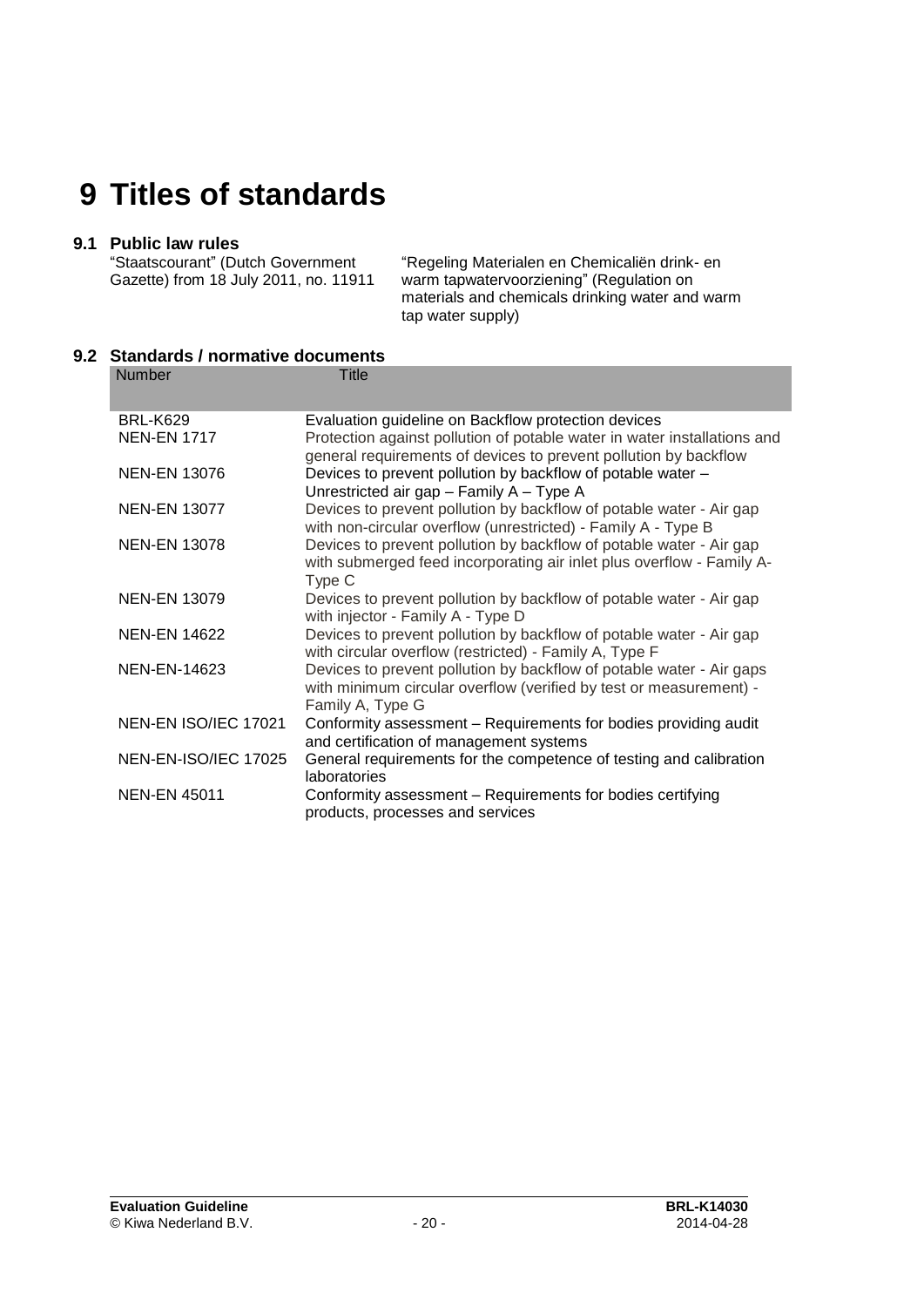### **I** Mod<mark>el certificate *[Sintermatixe*]</mark> **TWa** KXXXXX/0X Partner for progress Issued Replaces 1 of  $2$ **Product** STATEMENT BY KIWA With this product certificate, issued in accordance with the Kiwa Regulations for Product Certification, Kiwa declares that legitimate confidence exists that the products supplied by **Name supplier** complying with the technical specifications as laid down in this product certificate and marked with the certification mark indicated in this product certificate under marking, on delivery may be relied upon to comply with Kiwa evaluation guideline BRL- K nummer "Titel" + datum bindend,. Luc Leroy Kiwa Publication of the certificate is allowed. Advice: consult www.kiwa.nl in order to ensure that this certificate is still valid.**Supplier Kiwa Nederland B.V.** Sir W. Churchill-laan 273 Postbus 70 2280 AB RIJSWIJK The Netherlands Tel. +31 88 998 44 00 Fax +31 88 998 44 20 E-mail info@kiwa.nl www.kiwa.nl **Certification process consists of initial and regular inspection of:** • **quality system** • **product** •